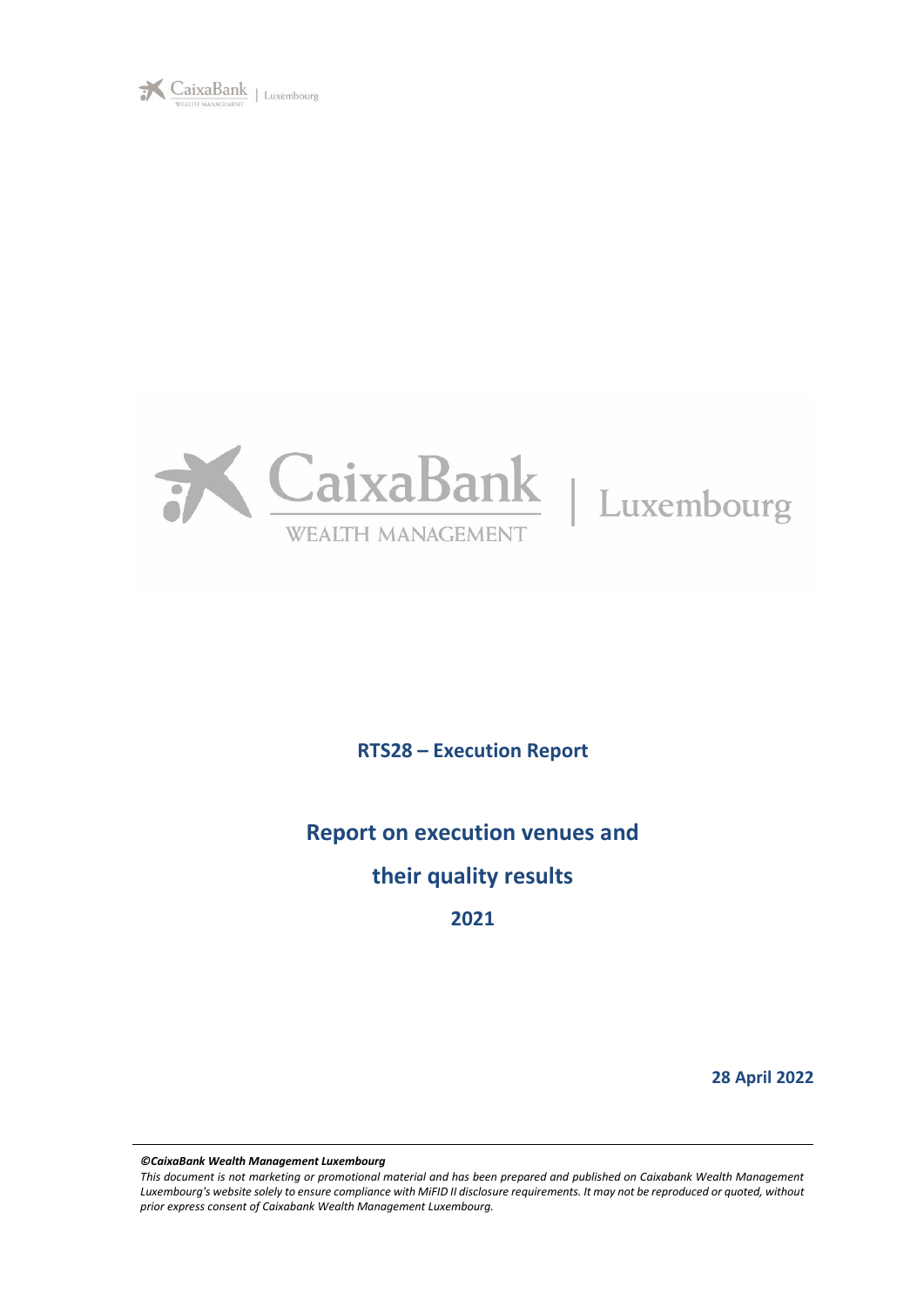

| Version                            | v.2022                                       |
|------------------------------------|----------------------------------------------|
| Date of last revision and approval | 28 April 2022                                |
| Purpose of the approval/revision   | Compliance with MiFID II technical standards |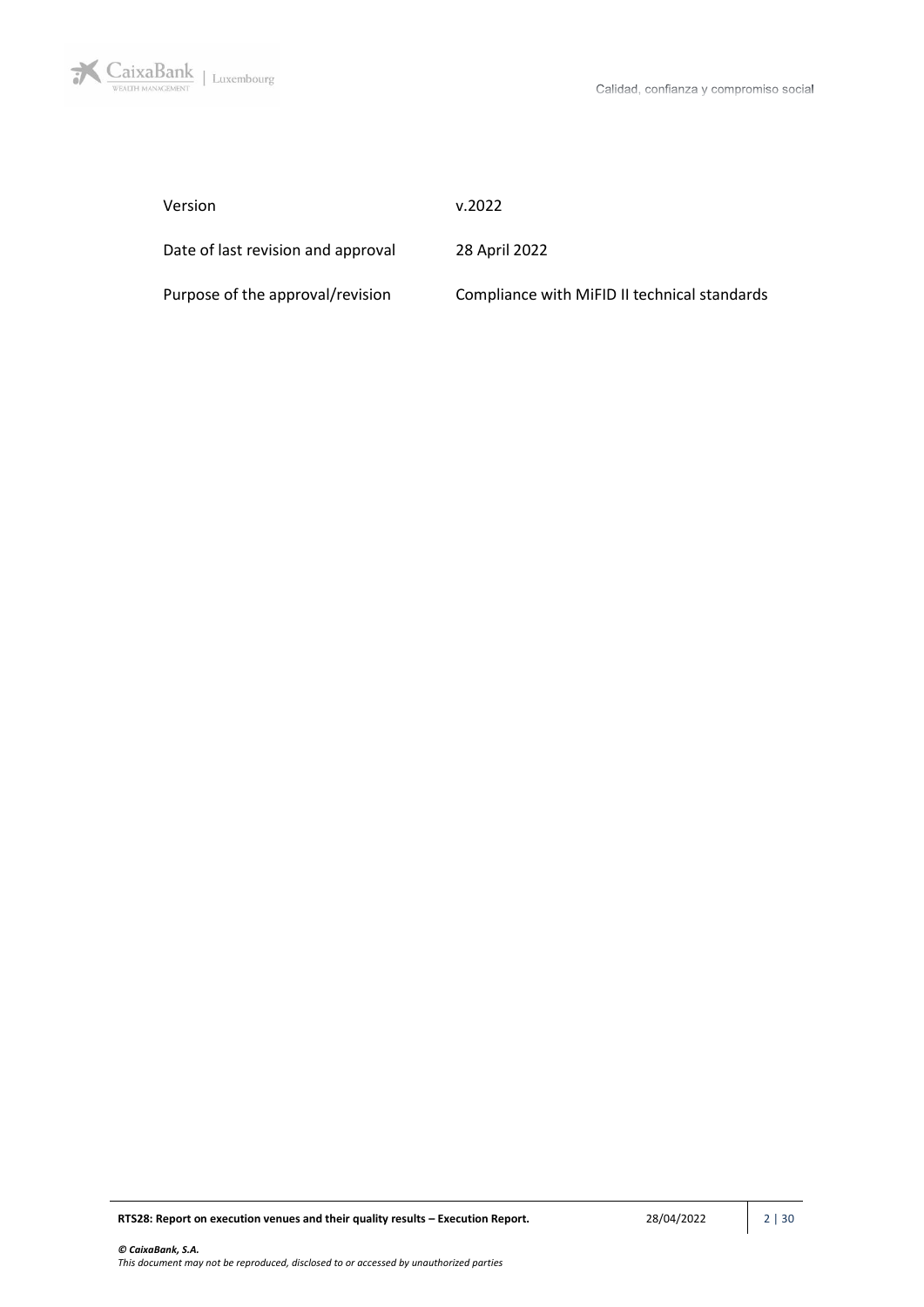

# **Index**

|    |      | 2.1.1 |                                                                                                                                    |  |
|----|------|-------|------------------------------------------------------------------------------------------------------------------------------------|--|
|    |      | 2.1.2 |                                                                                                                                    |  |
|    |      |       |                                                                                                                                    |  |
|    |      | 2.2.1 |                                                                                                                                    |  |
|    |      | 2.2.2 |                                                                                                                                    |  |
|    |      |       |                                                                                                                                    |  |
|    |      | 2.3.1 |                                                                                                                                    |  |
|    |      | 2.3.2 |                                                                                                                                    |  |
|    |      |       |                                                                                                                                    |  |
|    |      | 2.4.1 |                                                                                                                                    |  |
|    |      | 2.4.2 |                                                                                                                                    |  |
|    |      |       |                                                                                                                                    |  |
|    |      | 2.5.1 |                                                                                                                                    |  |
|    |      | 2.5.2 |                                                                                                                                    |  |
|    |      |       |                                                                                                                                    |  |
|    |      |       |                                                                                                                                    |  |
|    |      | 2.7.1 |                                                                                                                                    |  |
|    |      | 2.7.2 |                                                                                                                                    |  |
|    |      |       |                                                                                                                                    |  |
|    |      | 2.8.1 |                                                                                                                                    |  |
|    |      | 2.8.2 |                                                                                                                                    |  |
|    |      |       |                                                                                                                                    |  |
|    |      | 2.9.1 |                                                                                                                                    |  |
|    |      | 2.9.2 |                                                                                                                                    |  |
|    | 2.10 |       |                                                                                                                                    |  |
|    | 2.11 |       | Exchange traded products (exchange traded funds, exchange traded notes and exchange traded commodities)26                          |  |
|    | 2.12 |       |                                                                                                                                    |  |
|    | 2.13 |       |                                                                                                                                    |  |
| 3. |      |       | Summary of the analysis and conclusions obtained by CaixaBank regarding the quality of the executions                              |  |
|    |      |       | obtained on trading venues where orders have been executed or transmitted during 2020.  29                                         |  |
|    |      |       |                                                                                                                                    |  |
|    |      |       | 3.2 Explanation of how order execution differs depending on client category when the company handles client categories differently |  |
|    |      |       |                                                                                                                                    |  |
|    |      |       | 3.3 Explanation of whether other criteria have been given preference over immediate price and cost criteria when executing retail  |  |
|    |      |       | client orders and an explanation of how those other criteria have been decisive to achieve the best possible result in terms of    |  |
|    |      |       |                                                                                                                                    |  |
|    |      |       |                                                                                                                                    |  |
|    |      |       |                                                                                                                                    |  |
|    |      |       |                                                                                                                                    |  |
|    |      |       |                                                                                                                                    |  |
|    |      |       |                                                                                                                                    |  |
|    |      |       | 3.9 Explanation of how CaixaBank has used all data or instruments regarding the quality of the execution, including all details    |  |
|    |      |       |                                                                                                                                    |  |
|    | 3.10 |       | Explanation of how CaixaBank has used the information from a Consolidated Information Provider, in compliance with                 |  |
|    |      |       |                                                                                                                                    |  |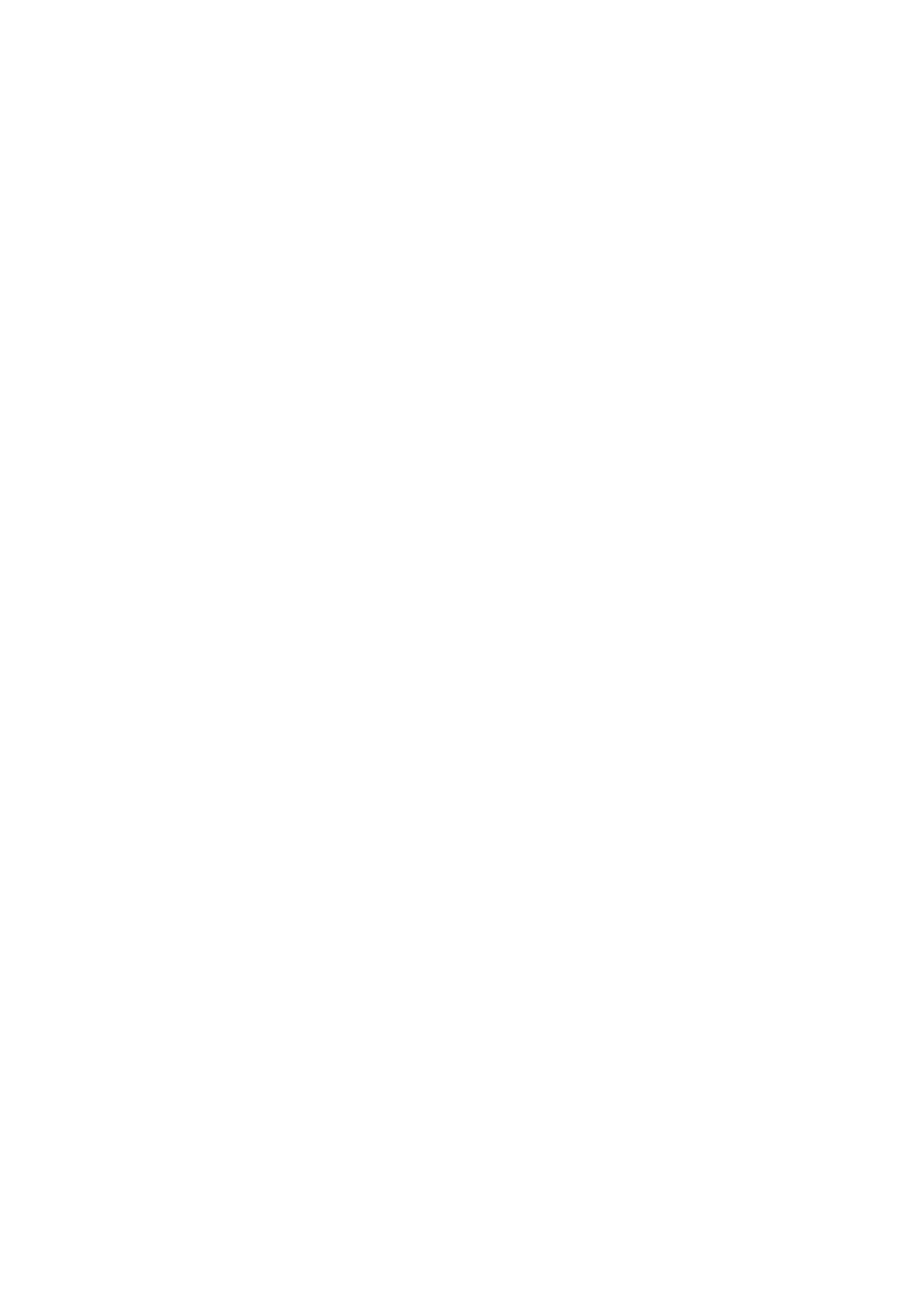

## <span id="page-4-0"></span>**1. INTRODUCTION**

This report complies with client protection and transparency requirements set forth in stock market regulations, Delegated Regulation (EU) 2017/576 of the Commission, dated 8 June 2016 which complements Directive 2014/65/EU of the European Parliament and the Council regarding the technical regulation standards for the annual publication by investment firms of information on the identity of the execution venues and on the quality of the execution (hereinafter, the "**Delegated Regulation**" or "**RTS28**").

The European Securities Market Authority (ESMA) requires that the companies that provide investment services publish the identity of the top five venues for client order execution for each financial instrument category, as well as information regarding the quality of the executions obtained by the company.

The information to publish is divided in two parts:

- 1. *Best Execution Report*: information required in compliance with Article 3, Sections 1 and 2, of Delegated Regulation (EU) 2017/576.
- 2. *Analysis and Conclusions of Order Executions*: information required in compliance with Article 3, Section 3, of Delegated Regulation (EU) 2017/576.

For a certain class of financial instruments, an investment services company can provide order execution services, order retransfer services or both. These companies must provide two separate reports in relation to these services. These reports must be differentiated insofar as investment companies must state the top five execution venues on the one hand and, on the other, the top five intermediaries (broker) used to execute their clients' orders during the relevant period.

This report, *Report about used brokers when transmitting client orders and their quality results – Transmission Report*, has taken into account the nature of each financial instrument to provide a summary of the top five brokers used by CaixaBank Wealth Management Luxembourg, for transmitting the execution of its clients' orders; however, it is presented in consolidated form where the information is common to several or all classes of financial instruments, as regards close ties, conflicts or shared ownership, as well as information on payments, reimbursements and profits.

This document contains the information required by the aforementioned Delegated Regulation, published by CaixaBank Wealth Management Luxembourg in a computer-readable electronic format that can be downloaded by the public via the website of the Company (https://www.caixabankwealthmanagement.lu/home\_en.html).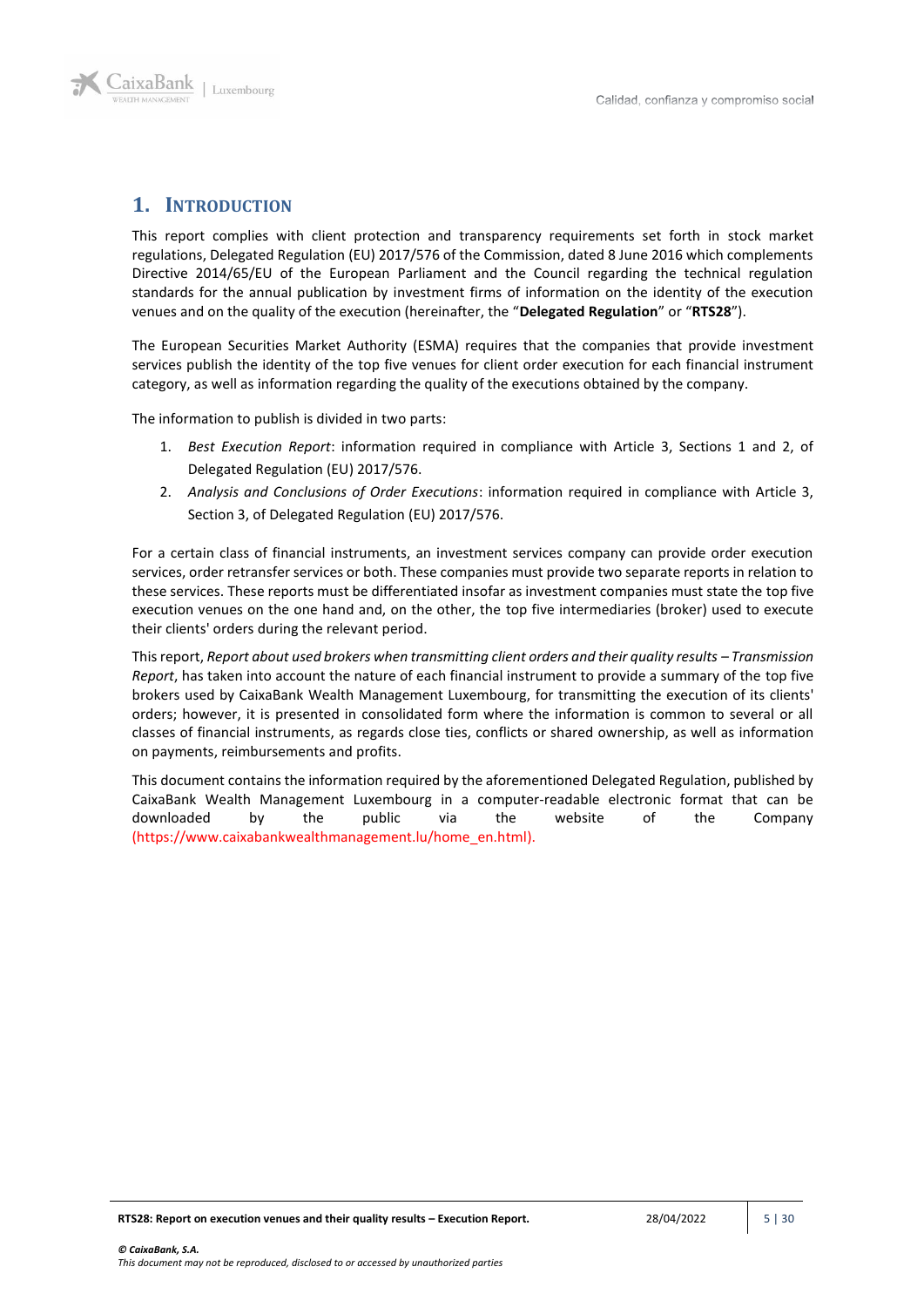# <span id="page-5-0"></span>**2. TOP FIVE EXECUTION VENUES**

# <span id="page-5-1"></span>2.1 EQUITIES, SHARES AND DEPOSITARY RECEIPTS

### <span id="page-5-2"></span>2.1.1 EQUITY

Information on the top five brokers as regards trading volume, in which CaixaBank Wealth Management Luxembourg has executed its clients' orders.

### RETAIL CLIENT

| <b>CLASS OF INSTRUMENT</b>                                                            |                                                                             | EQUITY. TICK SIZE LIQUIDITY BANDS 5 AND 6 (FROM 2000 TRADES PER DAY)          |                                 |                                    |                                  |
|---------------------------------------------------------------------------------------|-----------------------------------------------------------------------------|-------------------------------------------------------------------------------|---------------------------------|------------------------------------|----------------------------------|
| Notification if $<$ 1 average trade<br>per business day in the previous<br>year       | N/A                                                                         |                                                                               |                                 |                                    |                                  |
| Top five execution venues ranked in<br>terms of trading volumes<br>(descending order) | Proportion of<br>volume traded as a<br>percentage of<br>total in that class | Proportion of<br>orders executed as<br>a percentage of<br>total in that class | Percentage of<br>passive orders | Percentage of<br>aggressive orders | Percentage of<br>directed orders |
| N/A                                                                                   | n/a                                                                         | n/a                                                                           | n/a                             | n/a                                | n/a                              |
|                                                                                       |                                                                             |                                                                               |                                 |                                    |                                  |
|                                                                                       |                                                                             |                                                                               |                                 |                                    |                                  |
|                                                                                       |                                                                             |                                                                               |                                 |                                    |                                  |
|                                                                                       |                                                                             |                                                                               |                                 |                                    |                                  |

| <b>CLASS OF INSTRUMENT</b>                                                            | EQUITY. TICK SIZE LIQUIDITY BANDS 3 AND 4 (FROM 80 TO 1999 TRADES PER DAY)  |                                                                               |                                 |                                    |                                  |
|---------------------------------------------------------------------------------------|-----------------------------------------------------------------------------|-------------------------------------------------------------------------------|---------------------------------|------------------------------------|----------------------------------|
| Notification if $<$ 1 average trade<br>per business day in the previous<br>year       | N/A                                                                         |                                                                               |                                 |                                    |                                  |
| Top five execution venues ranked in<br>terms of trading volumes<br>(descending order) | Proportion of<br>volume traded as a<br>percentage of<br>total in that class | Proportion of<br>orders executed as<br>a percentage of<br>total in that class | Percentage of<br>passive orders | Percentage of<br>aggressive orders | Percentage of<br>directed orders |
| N/A                                                                                   | n/a                                                                         | n/a                                                                           | n/a                             | n/a                                | n/a                              |
|                                                                                       |                                                                             |                                                                               |                                 |                                    |                                  |
|                                                                                       |                                                                             |                                                                               |                                 |                                    |                                  |
|                                                                                       |                                                                             |                                                                               |                                 |                                    |                                  |
|                                                                                       |                                                                             |                                                                               |                                 |                                    |                                  |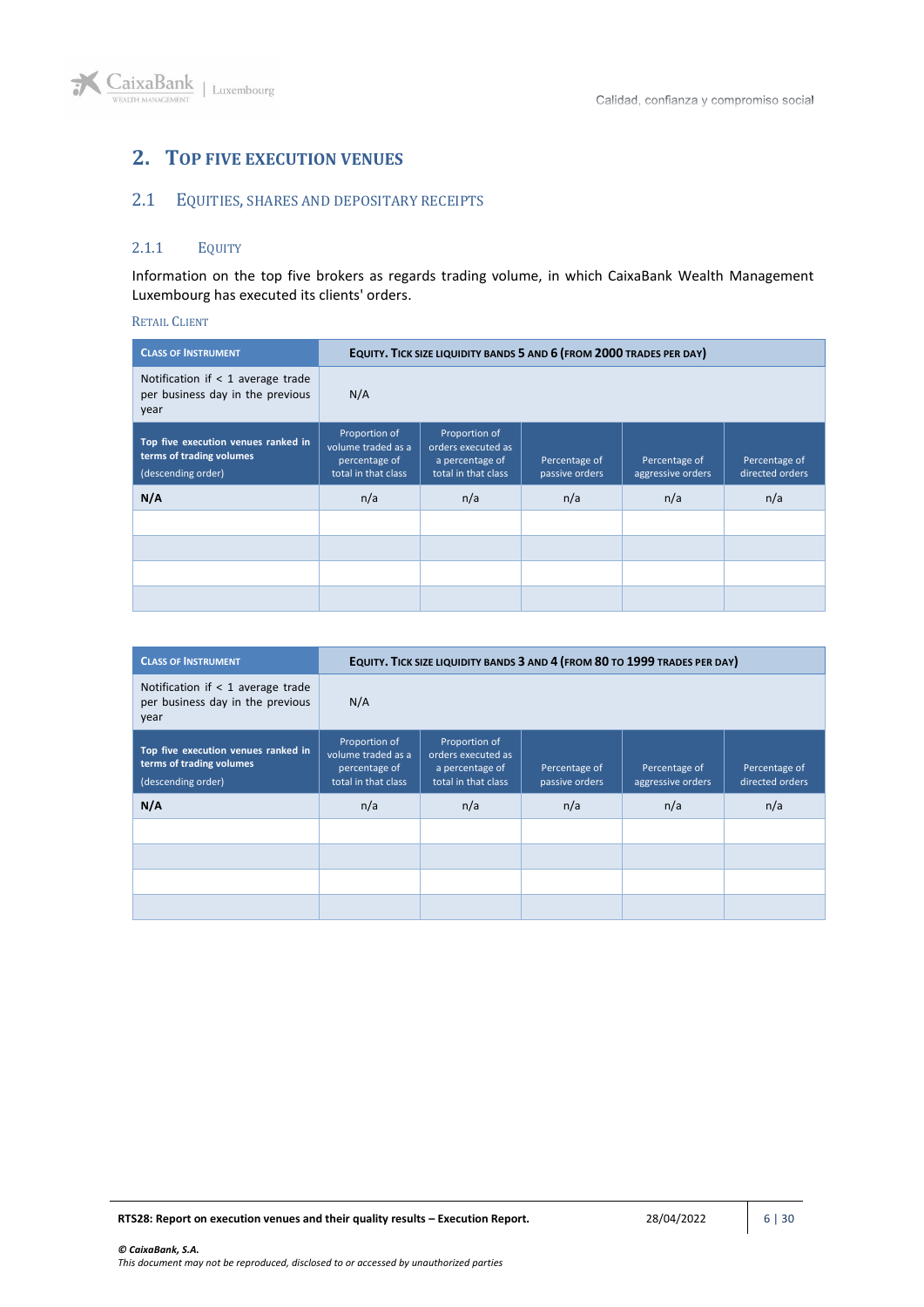

| <b>CLASS OF INSTRUMENT</b>                                                            |                                                                             | EQUITY. TICK SIZE LIQUIDITY BANDS 1 AND 2 (FROM 0 TO 79 TRADES PER DAY)       |                                 |                                    |                                  |  |
|---------------------------------------------------------------------------------------|-----------------------------------------------------------------------------|-------------------------------------------------------------------------------|---------------------------------|------------------------------------|----------------------------------|--|
| Notification if $<$ 1 average trade<br>per business day in the previous<br>year       | N/A                                                                         |                                                                               |                                 |                                    |                                  |  |
| Top five execution venues ranked in<br>terms of trading volumes<br>(descending order) | Proportion of<br>volume traded as a<br>percentage of<br>total in that class | Proportion of<br>orders executed as<br>a percentage of<br>total in that class | Percentage of<br>passive orders | Percentage of<br>aggressive orders | Percentage of<br>directed orders |  |
| N/A                                                                                   | n/a                                                                         | n/a                                                                           | n/a                             | n/a                                | n/a                              |  |
|                                                                                       |                                                                             |                                                                               |                                 |                                    |                                  |  |
|                                                                                       |                                                                             |                                                                               |                                 |                                    |                                  |  |
|                                                                                       |                                                                             |                                                                               |                                 |                                    |                                  |  |
|                                                                                       |                                                                             |                                                                               |                                 |                                    |                                  |  |

### PROFESSIONAL CLIENT

| <b>CLASS OF INSTRUMENT</b>                                                            |                                                                             | EQUITY. TICK SIZE LIQUIDITY BANDS 5 AND 6 (FROM 2000 TRADES PER DAY)          |                                 |                                    |                                  |
|---------------------------------------------------------------------------------------|-----------------------------------------------------------------------------|-------------------------------------------------------------------------------|---------------------------------|------------------------------------|----------------------------------|
| Notification if $<$ 1 average trade<br>per business day in the previous<br>year       | N/A                                                                         |                                                                               |                                 |                                    |                                  |
| Top five execution venues ranked in<br>terms of trading volumes<br>(descending order) | Proportion of<br>volume traded as a<br>percentage of<br>total in that class | Proportion of<br>orders executed as<br>a percentage of<br>total in that class | Percentage of<br>passive orders | Percentage of<br>aggressive orders | Percentage of<br>directed orders |
| N/A                                                                                   | n/a                                                                         | n/a                                                                           | n/a                             | n/a                                | n/a                              |
|                                                                                       |                                                                             |                                                                               |                                 |                                    |                                  |
|                                                                                       |                                                                             |                                                                               |                                 |                                    |                                  |
|                                                                                       |                                                                             |                                                                               |                                 |                                    |                                  |
|                                                                                       |                                                                             |                                                                               |                                 |                                    |                                  |

| <b>CLASS OF INSTRUMENT</b>                                                            |                                                                             | EQUITY. TICK SIZE LIQUIDITY BANDS 3 AND 4 (FROM 80 TO 1999 TRADES PER DAY)    |                                 |                                    |                                  |
|---------------------------------------------------------------------------------------|-----------------------------------------------------------------------------|-------------------------------------------------------------------------------|---------------------------------|------------------------------------|----------------------------------|
| Notification if $<$ 1 average trade<br>per business day in the previous<br>year       | N/A                                                                         |                                                                               |                                 |                                    |                                  |
| Top five execution venues ranked in<br>terms of trading volumes<br>(descending order) | Proportion of<br>volume traded as a<br>percentage of<br>total in that class | Proportion of<br>orders executed as<br>a percentage of<br>total in that class | Percentage of<br>passive orders | Percentage of<br>aggressive orders | Percentage of<br>directed orders |
| N/A                                                                                   | n/a                                                                         | n/a                                                                           | n/a                             | n/a                                | n/a                              |
|                                                                                       |                                                                             |                                                                               |                                 |                                    |                                  |
|                                                                                       |                                                                             |                                                                               |                                 |                                    |                                  |
|                                                                                       |                                                                             |                                                                               |                                 |                                    |                                  |
|                                                                                       |                                                                             |                                                                               |                                 |                                    |                                  |

|  | <b>CLASS OF INSTRUMENT</b> |
|--|----------------------------|
|  |                            |
|  |                            |

**CLASS OF INSTRUMENT EQUITY. TICK SIZE LIQUIDITY BANDS 1 AND 2 (FROM 0 TO 79 TRADES PER DAY)**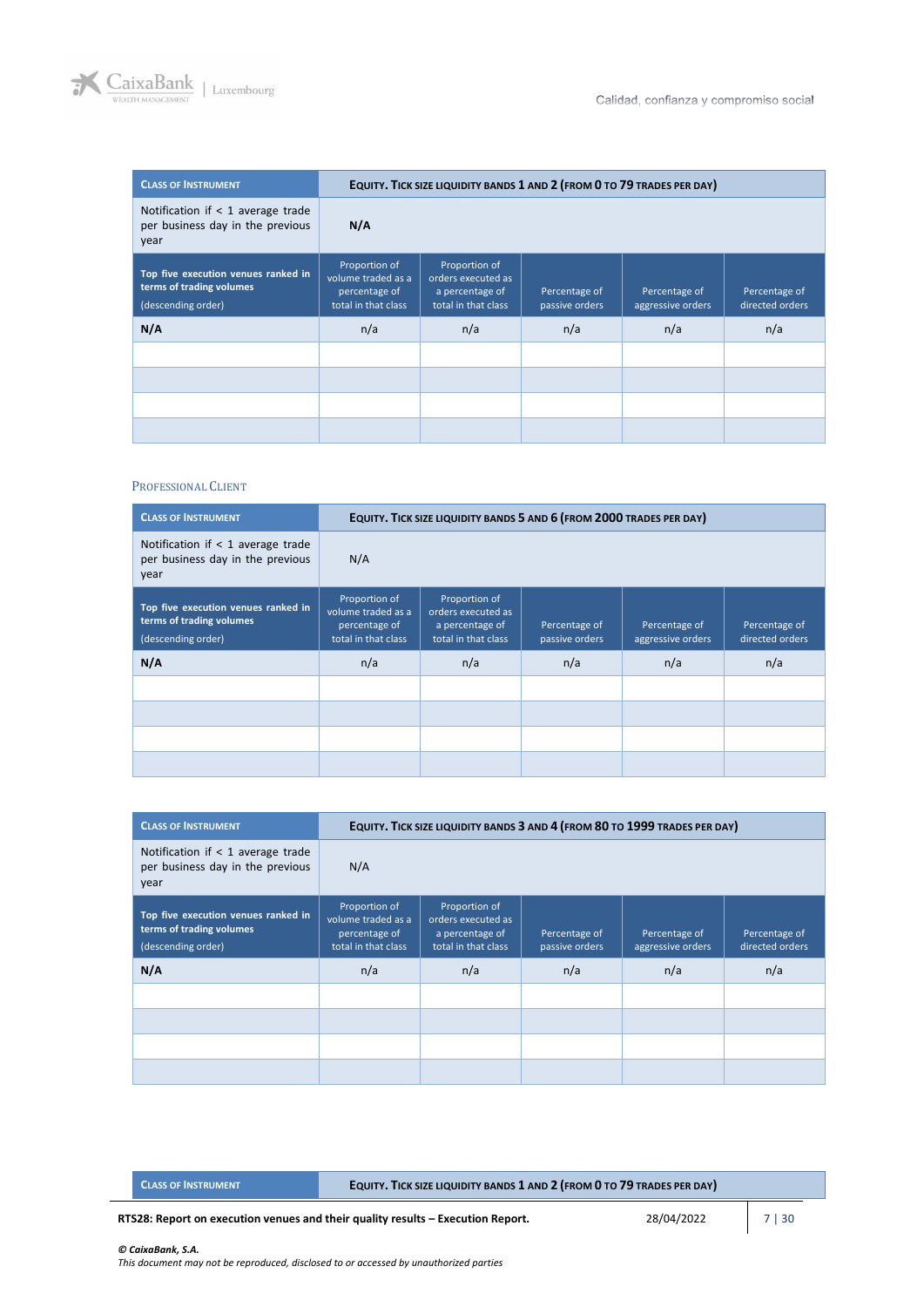

| Notification if $<$ 1 average trade<br>per business day in the previous<br>year       | N/A                                                                         |                                                                               |                                 |                                    |                                  |
|---------------------------------------------------------------------------------------|-----------------------------------------------------------------------------|-------------------------------------------------------------------------------|---------------------------------|------------------------------------|----------------------------------|
| Top five execution venues ranked in<br>terms of trading volumes<br>(descending order) | Proportion of<br>volume traded as a<br>percentage of<br>total in that class | Proportion of<br>orders executed as<br>a percentage of<br>total in that class | Percentage of<br>passive orders | Percentage of<br>aggressive orders | Percentage of<br>directed orders |
| N/A                                                                                   | n/a                                                                         | n/a                                                                           | n/a                             | n/a                                | n/a                              |
|                                                                                       |                                                                             |                                                                               |                                 |                                    |                                  |
|                                                                                       |                                                                             |                                                                               |                                 |                                    |                                  |
|                                                                                       |                                                                             |                                                                               |                                 |                                    |                                  |
|                                                                                       |                                                                             |                                                                               |                                 |                                    |                                  |

**RTS28: Report on execution venues and their quality results – Execution Report. 28/04/2022 8 | 30**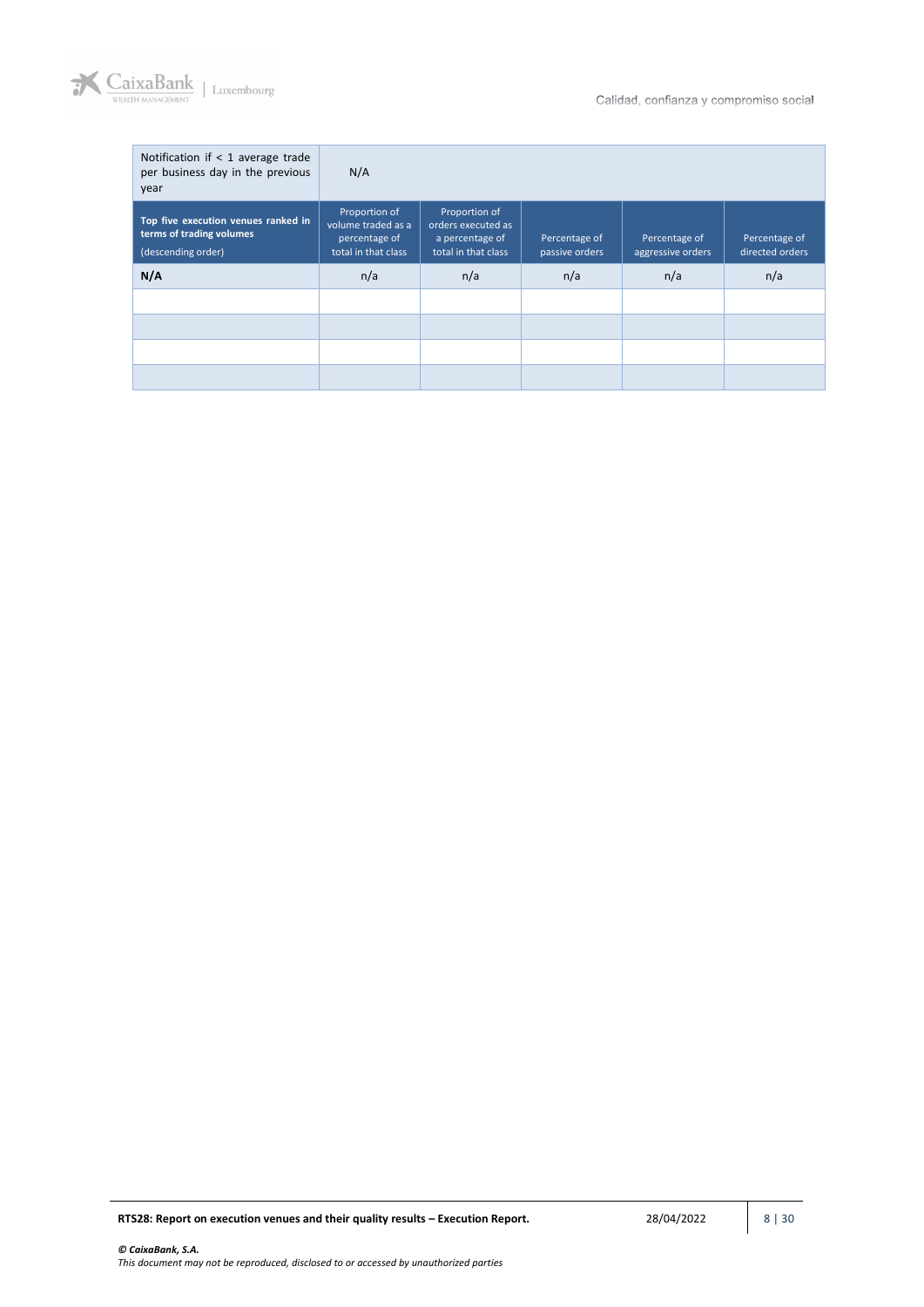

## <span id="page-8-0"></span>2.1.2 ETFS

Information on the top five brokers as regards trading volume, in which CaixaBank Wealth Management Luxembourg has executed its clients' orders.

### RETAIL CLIENT

| <b>CLASS OF INSTRUMENT</b>                                                            | <b>ETFS</b>                                                                 |                                                                               |                                 |                                    |                                  |
|---------------------------------------------------------------------------------------|-----------------------------------------------------------------------------|-------------------------------------------------------------------------------|---------------------------------|------------------------------------|----------------------------------|
| Notification if < 1 average trade<br>per business day in the previous<br>year         | N/A                                                                         |                                                                               |                                 |                                    |                                  |
| Top five execution venues ranked in<br>terms of trading volumes<br>(descending order) | Proportion of<br>volume traded as a<br>percentage of<br>total in that class | Proportion of<br>orders executed as<br>a percentage of<br>total in that class | Percentage of<br>passive orders | Percentage of<br>aggressive orders | Percentage of<br>directed orders |
| N/A                                                                                   | n/a                                                                         | n/a                                                                           | n/a                             | n/a                                | n/a                              |
|                                                                                       |                                                                             |                                                                               |                                 |                                    |                                  |
|                                                                                       |                                                                             |                                                                               |                                 |                                    |                                  |
|                                                                                       |                                                                             |                                                                               |                                 |                                    |                                  |
|                                                                                       |                                                                             |                                                                               |                                 |                                    |                                  |

| <b>CLASS OF INSTRUMENT</b>                                                            | <b>ETFS</b>                                                                 |                                                                               |                                 |                                    |                                  |
|---------------------------------------------------------------------------------------|-----------------------------------------------------------------------------|-------------------------------------------------------------------------------|---------------------------------|------------------------------------|----------------------------------|
| Notification if $<$ 1 average trade<br>per business day in the previous<br>year       | N/A                                                                         |                                                                               |                                 |                                    |                                  |
| Top five execution venues ranked in<br>terms of trading volumes<br>(descending order) | Proportion of<br>volume traded as a<br>percentage of<br>total in that class | Proportion of<br>orders executed as<br>a percentage of<br>total in that class | Percentage of<br>passive orders | Percentage of<br>aggressive orders | Percentage of<br>directed orders |
| N/A                                                                                   | n/a                                                                         | n/a                                                                           | n/a                             | n/a                                | n/a                              |
|                                                                                       |                                                                             |                                                                               |                                 |                                    |                                  |
|                                                                                       |                                                                             |                                                                               |                                 |                                    |                                  |
|                                                                                       |                                                                             |                                                                               |                                 |                                    |                                  |
|                                                                                       |                                                                             |                                                                               |                                 |                                    |                                  |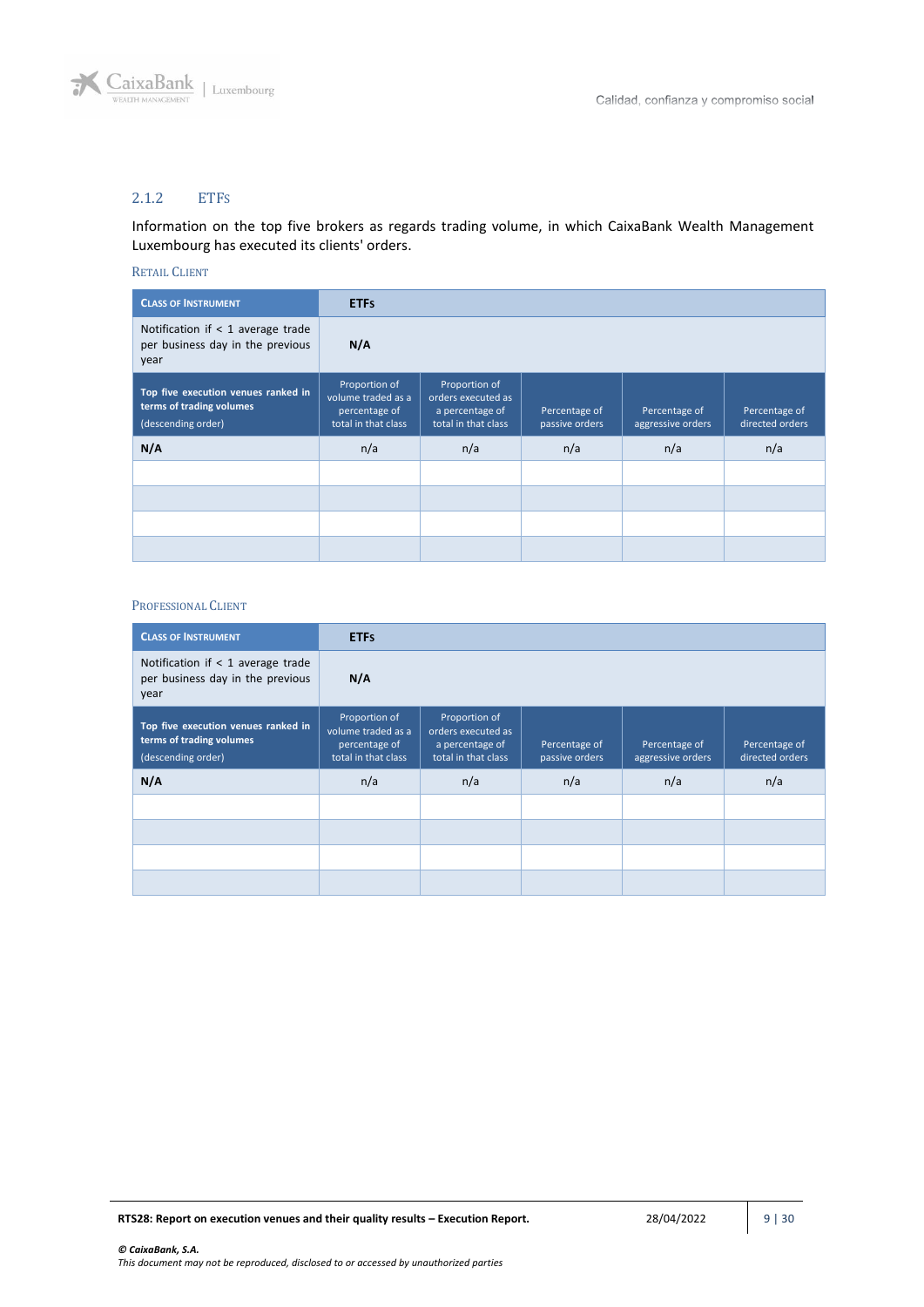

## <span id="page-9-0"></span>2.2 DEBT INSTRUMENTS

### <span id="page-9-1"></span>2.2.1 BONDS

Information on the top five brokers as regards trading volume, in which CaixaBank Wealth Management Luxembourg has executed its clients' orders.

#### RETAIL CLIENT

| <b>CLASS OF INSTRUMENT</b>                                                            | <b>BONDS</b>                                                                |                                                                               |                                 |                                    |                                  |
|---------------------------------------------------------------------------------------|-----------------------------------------------------------------------------|-------------------------------------------------------------------------------|---------------------------------|------------------------------------|----------------------------------|
| Notification if $<$ 1 average trade<br>per business day in the previous<br>year       | N/A                                                                         |                                                                               |                                 |                                    |                                  |
| Top five execution venues ranked in<br>terms of trading volumes<br>(descending order) | Proportion of<br>volume traded as a<br>percentage of<br>total in that class | Proportion of<br>orders executed as<br>a percentage of<br>total in that class | Percentage of<br>passive orders | Percentage of<br>aggressive orders | Percentage of<br>directed orders |
| N/A                                                                                   | n/a                                                                         | n/a                                                                           | n/a                             | n/a                                | n/a                              |
|                                                                                       |                                                                             |                                                                               |                                 |                                    |                                  |
|                                                                                       |                                                                             |                                                                               |                                 |                                    |                                  |
|                                                                                       |                                                                             |                                                                               |                                 |                                    |                                  |
|                                                                                       |                                                                             |                                                                               |                                 |                                    |                                  |

| <b>CLASS OF INSTRUMENT</b>                                                            | <b>BONDS</b>                                                                |                                                                               |                                 |                                    |                                  |
|---------------------------------------------------------------------------------------|-----------------------------------------------------------------------------|-------------------------------------------------------------------------------|---------------------------------|------------------------------------|----------------------------------|
| Notification if $<$ 1 average trade<br>per business day in the previous<br>year       | N/A                                                                         |                                                                               |                                 |                                    |                                  |
| Top five execution venues ranked in<br>terms of trading volumes<br>(descending order) | Proportion of<br>volume traded as a<br>percentage of<br>total in that class | Proportion of<br>orders executed as<br>a percentage of<br>total in that class | Percentage of<br>passive orders | Percentage of<br>aggressive orders | Percentage of<br>directed orders |
| N/A                                                                                   | n/a                                                                         | n/a                                                                           | n/a                             | n/a                                | n/a                              |
|                                                                                       |                                                                             |                                                                               |                                 |                                    |                                  |
|                                                                                       |                                                                             |                                                                               |                                 |                                    |                                  |
|                                                                                       |                                                                             |                                                                               |                                 |                                    |                                  |
|                                                                                       |                                                                             |                                                                               |                                 |                                    |                                  |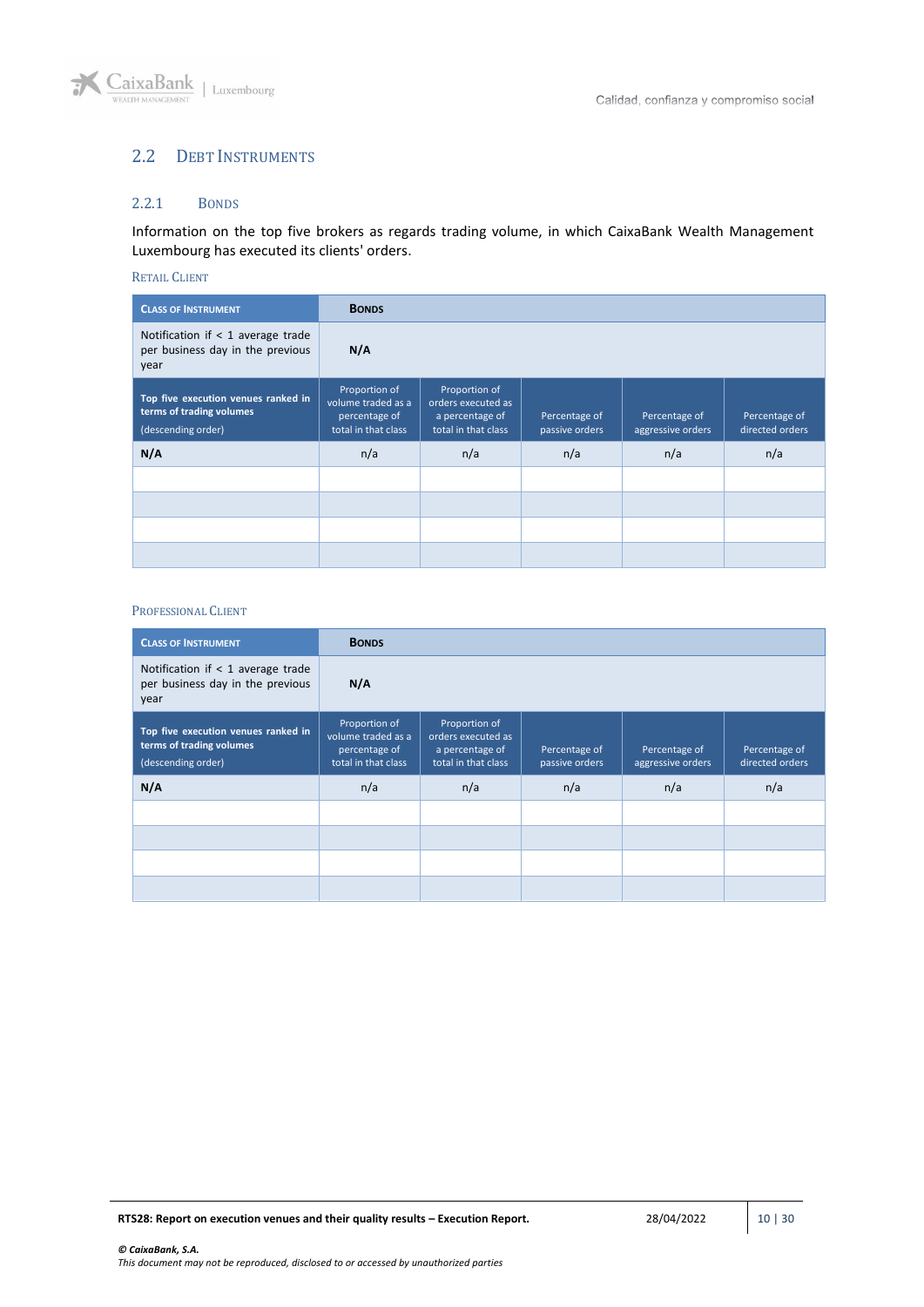

## <span id="page-10-0"></span>2.2.2 MONEY MARKET INSTRUMENTS

Information on the top five brokers as regards trading volume, in which CaixaBank Wealth Management Luxembourg has executed its clients' orders.

## RETAIL CLIENT

| <b>CLASS OF INSTRUMENT</b>                                                            |                                                                             | <b>MONEY MARKET INSTRUMENTS</b>                                               |                                 |                                    |                                  |  |  |
|---------------------------------------------------------------------------------------|-----------------------------------------------------------------------------|-------------------------------------------------------------------------------|---------------------------------|------------------------------------|----------------------------------|--|--|
| Notification if $<$ 1 average trade<br>per business day in the previous<br>year       | N/A                                                                         |                                                                               |                                 |                                    |                                  |  |  |
| Top five execution venues ranked in<br>terms of trading volumes<br>(descending order) | Proportion of<br>volume traded as a<br>percentage of<br>total in that class | Proportion of<br>orders executed as<br>a percentage of<br>total in that class | Percentage of<br>passive orders | Percentage of<br>aggressive orders | Percentage of<br>directed orders |  |  |
| N/A                                                                                   | n/a                                                                         | n/a                                                                           | n/a                             | n/a                                | n/a                              |  |  |
|                                                                                       |                                                                             |                                                                               |                                 |                                    |                                  |  |  |
|                                                                                       |                                                                             |                                                                               |                                 |                                    |                                  |  |  |
|                                                                                       |                                                                             |                                                                               |                                 |                                    |                                  |  |  |
|                                                                                       |                                                                             |                                                                               |                                 |                                    |                                  |  |  |

| <b>CLASS OF INSTRUMENT</b>                                                            |                                                                             | <b>MONEY MARKET INSTRUMENTS</b>                                               |                                 |                                    |                                  |  |  |
|---------------------------------------------------------------------------------------|-----------------------------------------------------------------------------|-------------------------------------------------------------------------------|---------------------------------|------------------------------------|----------------------------------|--|--|
| Notification if $<$ 1 average trade<br>per business day in the previous<br>year       | N/A                                                                         |                                                                               |                                 |                                    |                                  |  |  |
| Top five execution venues ranked in<br>terms of trading volumes<br>(descending order) | Proportion of<br>volume traded as a<br>percentage of<br>total in that class | Proportion of<br>orders executed as<br>a percentage of<br>total in that class | Percentage of<br>passive orders | Percentage of<br>aggressive orders | Percentage of<br>directed orders |  |  |
| N/A                                                                                   | n/a                                                                         | n/a                                                                           | n/a                             | n/a                                | n/a                              |  |  |
|                                                                                       |                                                                             |                                                                               |                                 |                                    |                                  |  |  |
|                                                                                       |                                                                             |                                                                               |                                 |                                    |                                  |  |  |
|                                                                                       |                                                                             |                                                                               |                                 |                                    |                                  |  |  |
|                                                                                       |                                                                             |                                                                               |                                 |                                    |                                  |  |  |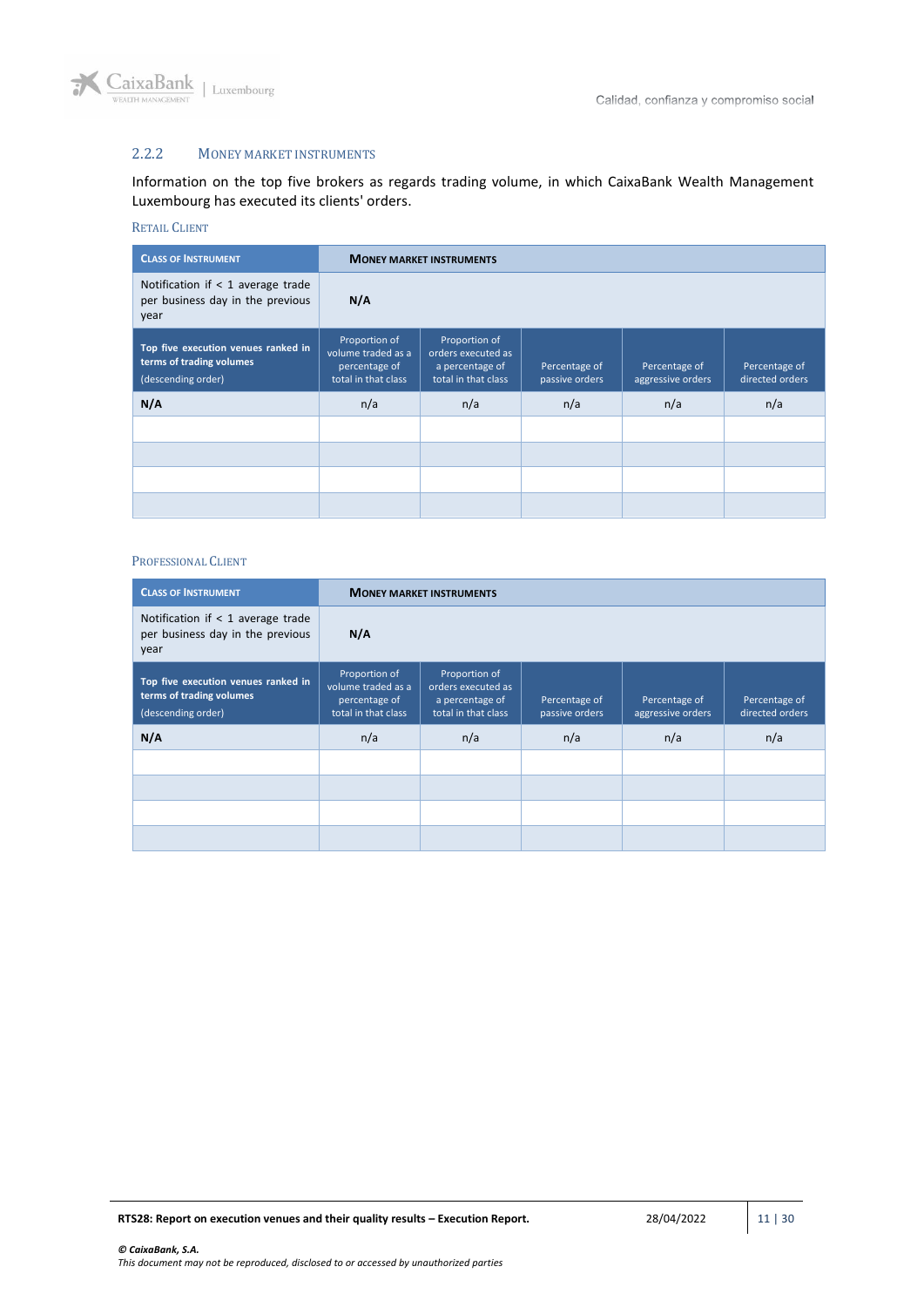

## <span id="page-11-0"></span>2.3 INTEREST RATE DERIVATIVES

### <span id="page-11-1"></span>2.3.1 FUTURES AND OPTIONS ADMITTED TO TRADING ON A TRADING VENUE

Information on the top five brokers as regards trading volume, in which CaixaBank Wealth Management Luxembourg has executed its clients' orders.

#### RETAIL CLIENT

| <b>CLASS OF INSTRUMENT</b>                                                            |                                                                             | FUTURES AND OPTIONS ADMITTED TO TRADING ON A TRADING VENUE                    |                                 |                                    |                                  |  |  |  |
|---------------------------------------------------------------------------------------|-----------------------------------------------------------------------------|-------------------------------------------------------------------------------|---------------------------------|------------------------------------|----------------------------------|--|--|--|
| Notification if $<$ 1 average trade<br>per business day in the previous<br>year       | N/A                                                                         |                                                                               |                                 |                                    |                                  |  |  |  |
| Top five execution venues ranked in<br>terms of trading volumes<br>(descending order) | Proportion of<br>volume traded as a<br>percentage of<br>total in that class | Proportion of<br>orders executed as<br>a percentage of<br>total in that class | Percentage of<br>passive orders | Percentage of<br>aggressive orders | Percentage of<br>directed orders |  |  |  |
| N/A                                                                                   | n/a                                                                         | n/a                                                                           | n/a                             | n/a                                | n/a                              |  |  |  |
|                                                                                       |                                                                             |                                                                               |                                 |                                    |                                  |  |  |  |
|                                                                                       |                                                                             |                                                                               |                                 |                                    |                                  |  |  |  |
|                                                                                       |                                                                             |                                                                               |                                 |                                    |                                  |  |  |  |
|                                                                                       |                                                                             |                                                                               |                                 |                                    |                                  |  |  |  |

| <b>CLASS OF INSTRUMENT</b>                                                            | <b>FUTURES AND OPTIONS ADMITTED TO TRADING ON A TRADING VENUE</b>           |                                                                               |                                 |                                    |                                  |  |
|---------------------------------------------------------------------------------------|-----------------------------------------------------------------------------|-------------------------------------------------------------------------------|---------------------------------|------------------------------------|----------------------------------|--|
| Notification if $<$ 1 average trade<br>per business day in the previous<br>year       | N/A                                                                         |                                                                               |                                 |                                    |                                  |  |
| Top five execution venues ranked in<br>terms of trading volumes<br>(descending order) | Proportion of<br>volume traded as a<br>percentage of<br>total in that class | Proportion of<br>orders executed as<br>a percentage of<br>total in that class | Percentage of<br>passive orders | Percentage of<br>aggressive orders | Percentage of<br>directed orders |  |
| N/A                                                                                   | n/a                                                                         | n/a                                                                           | n/a                             | n/a                                | n/a                              |  |
|                                                                                       |                                                                             |                                                                               |                                 |                                    |                                  |  |
|                                                                                       |                                                                             |                                                                               |                                 |                                    |                                  |  |
|                                                                                       |                                                                             |                                                                               |                                 |                                    |                                  |  |
|                                                                                       |                                                                             |                                                                               |                                 |                                    |                                  |  |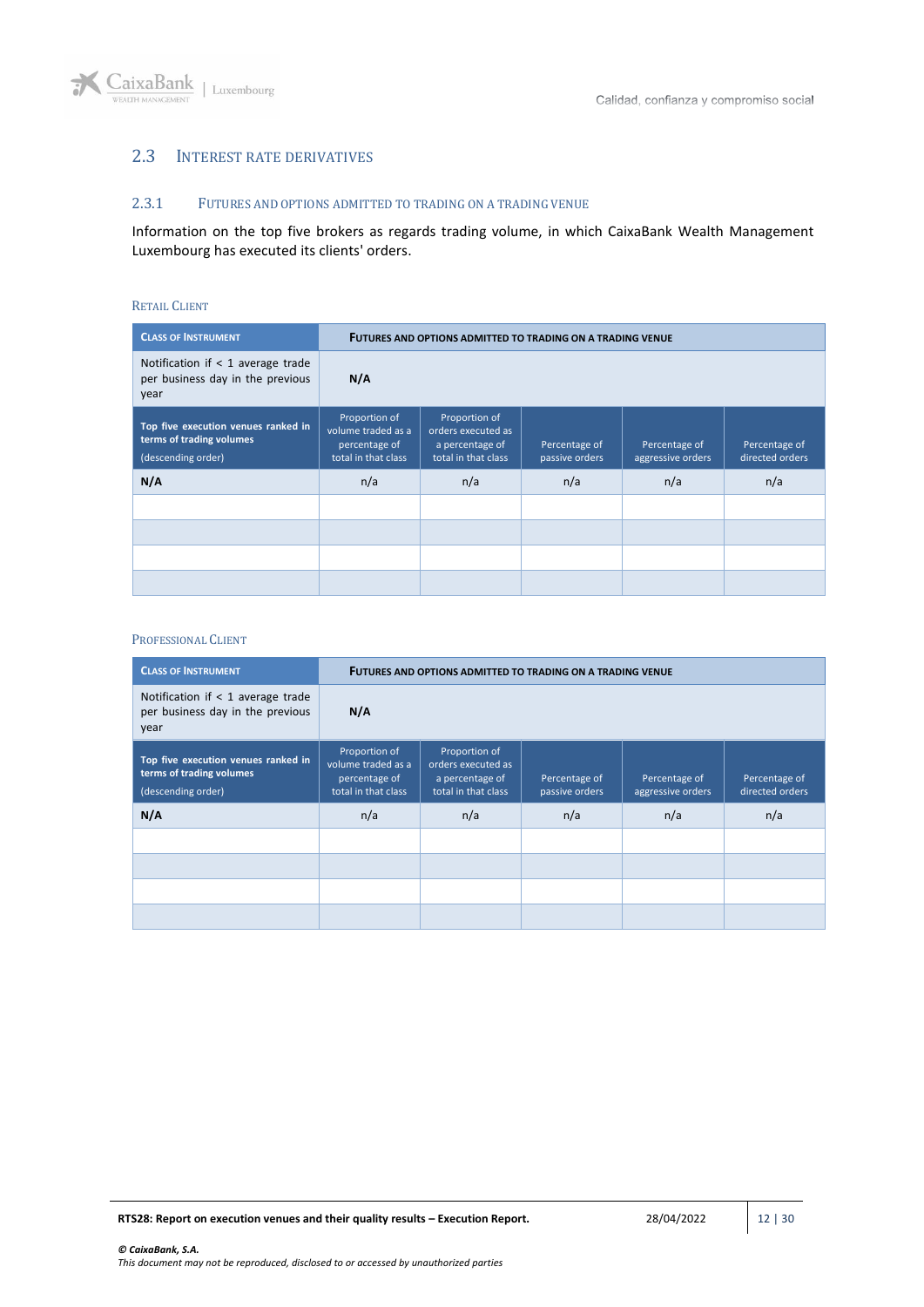

## <span id="page-12-0"></span>2.3.2 SWAPS, FORWARDS, AND OTHER INTEREST RATE DERIVATIVES

Information on the top five brokers as regards trading volume, in which CaixaBank Wealth Management Luxembourg has executed its clients' orders.

#### RETAIL CLIENT

| <b>CLASS OF INSTRUMENT</b>                                                            |                                                                             | SWAPS, FORWARDS, AND OTHER INTEREST RATE DERIVATIVES                          |                                 |                                    |                                  |  |  |
|---------------------------------------------------------------------------------------|-----------------------------------------------------------------------------|-------------------------------------------------------------------------------|---------------------------------|------------------------------------|----------------------------------|--|--|
| Notification if $<$ 1 average trade<br>per business day in the previous<br>year       | N/A                                                                         |                                                                               |                                 |                                    |                                  |  |  |
| Top five execution venues ranked in<br>terms of trading volumes<br>(descending order) | Proportion of<br>volume traded as a<br>percentage of<br>total in that class | Proportion of<br>orders executed as<br>a percentage of<br>total in that class | Percentage of<br>passive orders | Percentage of<br>aggressive orders | Percentage of<br>directed orders |  |  |
| N/A                                                                                   | n/a                                                                         | n/a                                                                           | n/a                             | n/a                                | n/a                              |  |  |
|                                                                                       |                                                                             |                                                                               |                                 |                                    |                                  |  |  |
|                                                                                       |                                                                             |                                                                               |                                 |                                    |                                  |  |  |
|                                                                                       |                                                                             |                                                                               |                                 |                                    |                                  |  |  |
|                                                                                       |                                                                             |                                                                               |                                 |                                    |                                  |  |  |

| <b>CLASS OF INSTRUMENT</b>                                                            |                                                                             | SWAPS, FORWARDS, AND OTHER INTEREST RATE DERIVATIVES                          |                                 |                                    |                                  |  |  |
|---------------------------------------------------------------------------------------|-----------------------------------------------------------------------------|-------------------------------------------------------------------------------|---------------------------------|------------------------------------|----------------------------------|--|--|
| Notification if $<$ 1 average trade<br>per business day in the previous<br>year       | N/A                                                                         |                                                                               |                                 |                                    |                                  |  |  |
| Top five execution venues ranked in<br>terms of trading volumes<br>(descending order) | Proportion of<br>volume traded as a<br>percentage of<br>total in that class | Proportion of<br>orders executed as<br>a percentage of<br>total in that class | Percentage of<br>passive orders | Percentage of<br>aggressive orders | Percentage of<br>directed orders |  |  |
| N/A                                                                                   | n/a                                                                         | n/a                                                                           | n/a                             | n/a                                | n/a                              |  |  |
|                                                                                       |                                                                             |                                                                               |                                 |                                    |                                  |  |  |
|                                                                                       |                                                                             |                                                                               |                                 |                                    |                                  |  |  |
|                                                                                       |                                                                             |                                                                               |                                 |                                    |                                  |  |  |
|                                                                                       |                                                                             |                                                                               |                                 |                                    |                                  |  |  |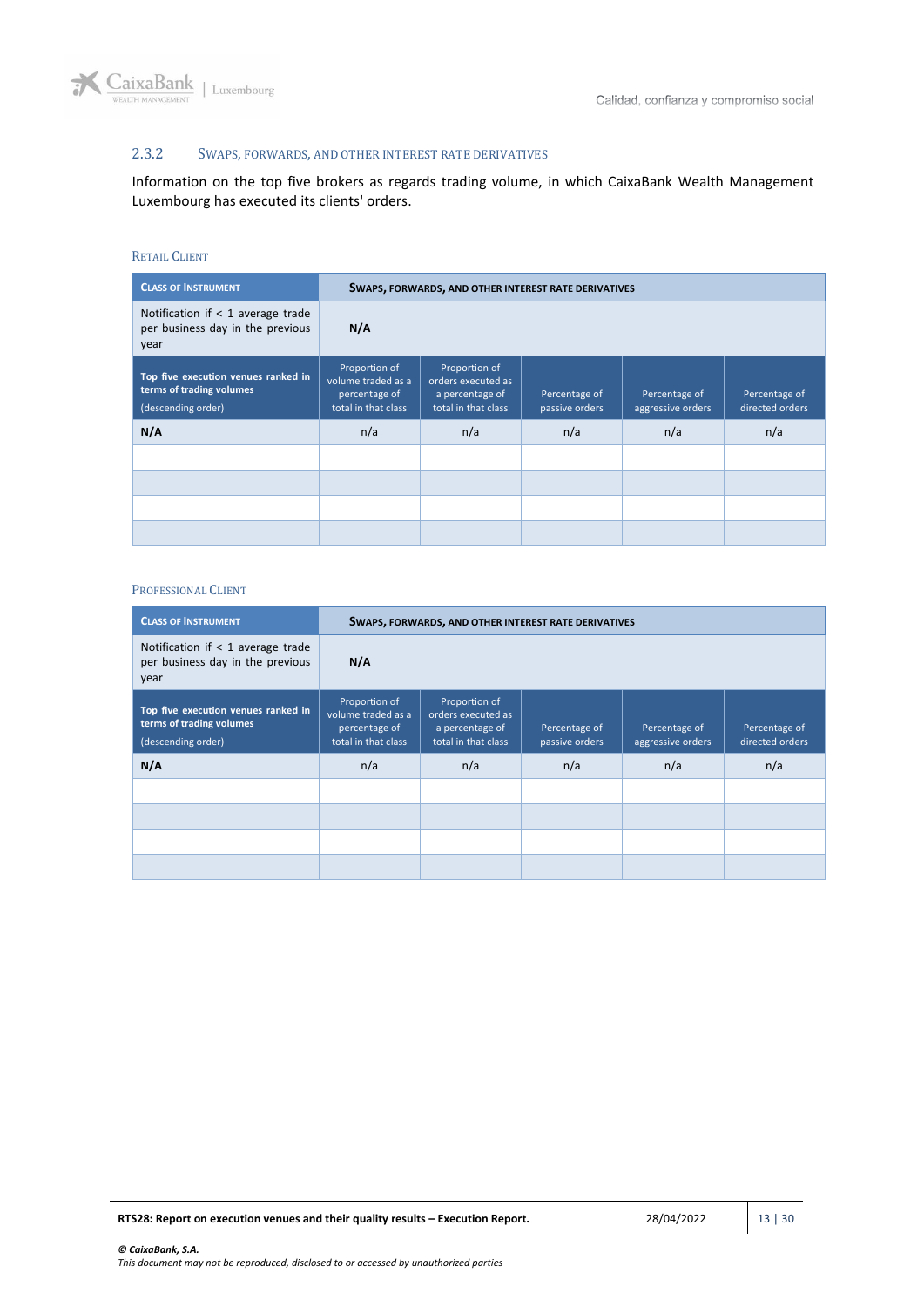## <span id="page-13-0"></span>2.4 CREDIT DERIVATIVES

### <span id="page-13-1"></span>2.4.1 FUTURES AND OPTIONS ADMITTED TO TRADING ON A TRADING VENUE

Information on the top five brokers as regards trading volume, in which CaixaBank Wealth Management Luxembourg has executed its clients' orders.

#### RETAIL CLIENT

| <b>CLASS OF INSTRUMENT</b>                                                            |                                                                             | FUTURES AND OPTIONS ADMITTED TO TRADING ON A TRADING VENUE                    |                                 |                                    |                                  |  |  |  |
|---------------------------------------------------------------------------------------|-----------------------------------------------------------------------------|-------------------------------------------------------------------------------|---------------------------------|------------------------------------|----------------------------------|--|--|--|
| Notification if $<$ 1 average trade<br>per business day in the previous<br>year       | N/A                                                                         |                                                                               |                                 |                                    |                                  |  |  |  |
| Top five execution venues ranked in<br>terms of trading volumes<br>(descending order) | Proportion of<br>volume traded as a<br>percentage of<br>total in that class | Proportion of<br>orders executed as<br>a percentage of<br>total in that class | Percentage of<br>passive orders | Percentage of<br>aggressive orders | Percentage of<br>directed orders |  |  |  |
| N/A                                                                                   | n/a                                                                         | n/a                                                                           | n/a                             | n/a                                | n/a                              |  |  |  |
|                                                                                       |                                                                             |                                                                               |                                 |                                    |                                  |  |  |  |
|                                                                                       |                                                                             |                                                                               |                                 |                                    |                                  |  |  |  |
|                                                                                       |                                                                             |                                                                               |                                 |                                    |                                  |  |  |  |
|                                                                                       |                                                                             |                                                                               |                                 |                                    |                                  |  |  |  |

| <b>CLASS OF INSTRUMENT</b>                                                            | <b>FUTURES AND OPTIONS ADMITTED TO TRADING ON A TRADING VENUE</b>           |                                                                               |                                 |                                    |                                  |  |
|---------------------------------------------------------------------------------------|-----------------------------------------------------------------------------|-------------------------------------------------------------------------------|---------------------------------|------------------------------------|----------------------------------|--|
| Notification if $<$ 1 average trade<br>per business day in the previous<br>year       | N/A                                                                         |                                                                               |                                 |                                    |                                  |  |
| Top five execution venues ranked in<br>terms of trading volumes<br>(descending order) | Proportion of<br>volume traded as a<br>percentage of<br>total in that class | Proportion of<br>orders executed as<br>a percentage of<br>total in that class | Percentage of<br>passive orders | Percentage of<br>aggressive orders | Percentage of<br>directed orders |  |
| N/A                                                                                   | n/a                                                                         | n/a                                                                           | n/a                             | n/a                                | n/a                              |  |
|                                                                                       |                                                                             |                                                                               |                                 |                                    |                                  |  |
|                                                                                       |                                                                             |                                                                               |                                 |                                    |                                  |  |
|                                                                                       |                                                                             |                                                                               |                                 |                                    |                                  |  |
|                                                                                       |                                                                             |                                                                               |                                 |                                    |                                  |  |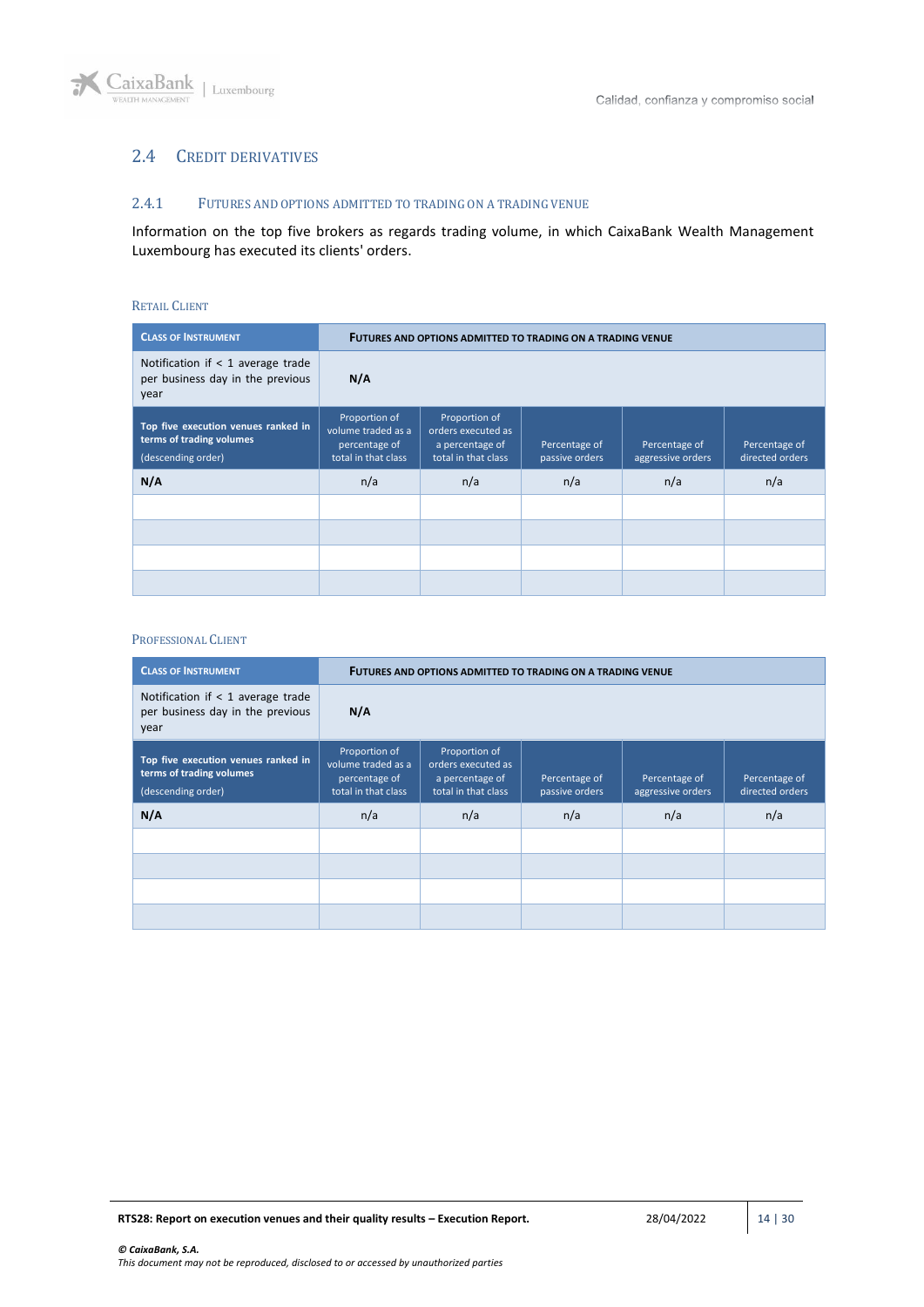

## <span id="page-14-0"></span>2.4.2 OTHER CREDIT DERIVATIVES

Information on the top five brokers as regards trading volume, in which CaixaBank Wealth Management Luxembourg has executed its clients' orders.

#### RETAIL CLIENT

| <b>CLASS OF INSTRUMENT</b>                                                            |                                                                             | <b>OTHER CREDIT DERIVATIVES</b>                                               |                                 |                                    |                                  |  |  |  |
|---------------------------------------------------------------------------------------|-----------------------------------------------------------------------------|-------------------------------------------------------------------------------|---------------------------------|------------------------------------|----------------------------------|--|--|--|
| Notification if $<$ 1 average trade<br>per business day in the previous<br>year       | N/A                                                                         |                                                                               |                                 |                                    |                                  |  |  |  |
| Top five execution venues ranked in<br>terms of trading volumes<br>(descending order) | Proportion of<br>volume traded as a<br>percentage of<br>total in that class | Proportion of<br>orders executed as<br>a percentage of<br>total in that class | Percentage of<br>passive orders | Percentage of<br>aggressive orders | Percentage of<br>directed orders |  |  |  |
| N/A                                                                                   | n/a                                                                         | n/a                                                                           | n/a                             | n/a                                | n/a                              |  |  |  |
|                                                                                       |                                                                             |                                                                               |                                 |                                    |                                  |  |  |  |
|                                                                                       |                                                                             |                                                                               |                                 |                                    |                                  |  |  |  |
|                                                                                       |                                                                             |                                                                               |                                 |                                    |                                  |  |  |  |
|                                                                                       |                                                                             |                                                                               |                                 |                                    |                                  |  |  |  |

| <b>CLASS OF INSTRUMENT</b>                                                            |                                                                             | <b>OTHER CREDIT DERIVATIVES</b>                                               |                                 |                                    |                                  |  |  |
|---------------------------------------------------------------------------------------|-----------------------------------------------------------------------------|-------------------------------------------------------------------------------|---------------------------------|------------------------------------|----------------------------------|--|--|
| Notification if $<$ 1 average trade<br>per business day in the previous<br>year       | N/A                                                                         |                                                                               |                                 |                                    |                                  |  |  |
| Top five execution venues ranked in<br>terms of trading volumes<br>(descending order) | Proportion of<br>volume traded as a<br>percentage of<br>total in that class | Proportion of<br>orders executed as<br>a percentage of<br>total in that class | Percentage of<br>passive orders | Percentage of<br>aggressive orders | Percentage of<br>directed orders |  |  |
| N/A                                                                                   | n/a                                                                         | n/a                                                                           | n/a                             | n/a                                | n/a                              |  |  |
|                                                                                       |                                                                             |                                                                               |                                 |                                    |                                  |  |  |
|                                                                                       |                                                                             |                                                                               |                                 |                                    |                                  |  |  |
|                                                                                       |                                                                             |                                                                               |                                 |                                    |                                  |  |  |
|                                                                                       |                                                                             |                                                                               |                                 |                                    |                                  |  |  |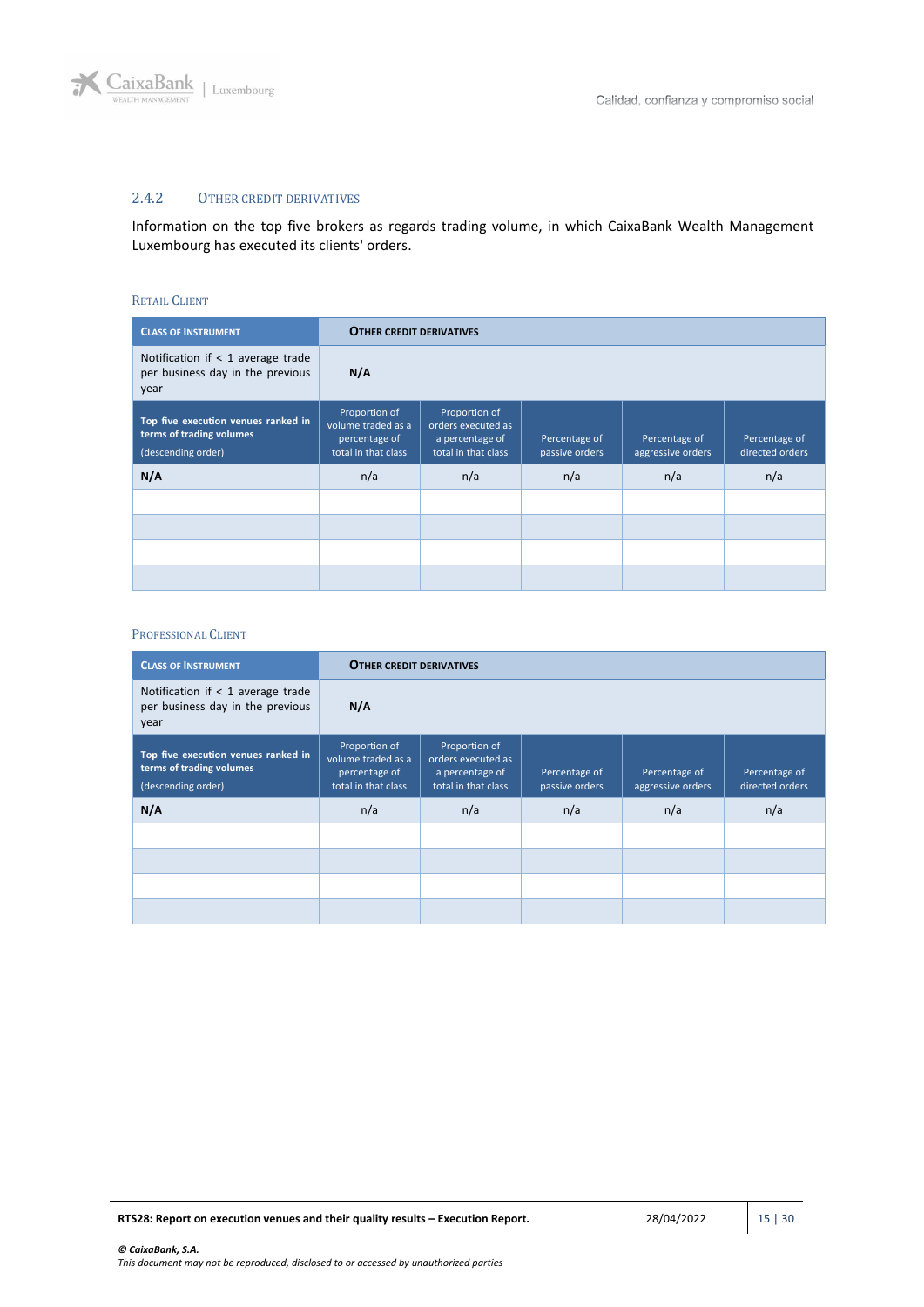

## <span id="page-15-0"></span>2.5 CURRENCY DERIVATIVES

#### <span id="page-15-1"></span>2.5.1 FUTURES AND OPTIONS ADMITTED TO TRADING ON A TRADING VENUE

Information on the top five brokers as regards trading volume, in which CaixaBank Wealth Management Luxembourg has executed its clients' orders.

#### RETAIL CLIENT

| <b>CLASS OF INSTRUMENT</b>                                                            |                                                                             | FUTURES AND OPTIONS ADMITTED TO TRADING ON A TRADING VENUE                    |                                 |                                    |                                  |  |  |
|---------------------------------------------------------------------------------------|-----------------------------------------------------------------------------|-------------------------------------------------------------------------------|---------------------------------|------------------------------------|----------------------------------|--|--|
| Notification if $<$ 1 average trade<br>per business day in the previous<br>year       | N/A                                                                         |                                                                               |                                 |                                    |                                  |  |  |
| Top five execution venues ranked in<br>terms of trading volumes<br>(descending order) | Proportion of<br>volume traded as a<br>percentage of<br>total in that class | Proportion of<br>orders executed as<br>a percentage of<br>total in that class | Percentage of<br>passive orders | Percentage of<br>aggressive orders | Percentage of<br>directed orders |  |  |
| N/A                                                                                   | n/a                                                                         | n/a                                                                           | n/a                             | n/a                                | n/a                              |  |  |
|                                                                                       |                                                                             |                                                                               |                                 |                                    |                                  |  |  |
|                                                                                       |                                                                             |                                                                               |                                 |                                    |                                  |  |  |
|                                                                                       |                                                                             |                                                                               |                                 |                                    |                                  |  |  |
|                                                                                       |                                                                             |                                                                               |                                 |                                    |                                  |  |  |

| <b>CLASS OF INSTRUMENT</b>                                                            |                                                                             | <b>FUTURES AND OPTIONS ADMITTED TO TRADING ON A TRADING VENUE</b>             |                                 |                                    |                                  |  |  |
|---------------------------------------------------------------------------------------|-----------------------------------------------------------------------------|-------------------------------------------------------------------------------|---------------------------------|------------------------------------|----------------------------------|--|--|
| Notification if $<$ 1 average trade<br>per business day in the previous<br>year       | N/A                                                                         |                                                                               |                                 |                                    |                                  |  |  |
| Top five execution venues ranked in<br>terms of trading volumes<br>(descending order) | Proportion of<br>volume traded as a<br>percentage of<br>total in that class | Proportion of<br>orders executed as<br>a percentage of<br>total in that class | Percentage of<br>passive orders | Percentage of<br>aggressive orders | Percentage of<br>directed orders |  |  |
| N/A                                                                                   | n/a                                                                         | n/a                                                                           | n/a                             | n/a                                | n/a                              |  |  |
|                                                                                       |                                                                             |                                                                               |                                 |                                    |                                  |  |  |
|                                                                                       |                                                                             |                                                                               |                                 |                                    |                                  |  |  |
|                                                                                       |                                                                             |                                                                               |                                 |                                    |                                  |  |  |
|                                                                                       |                                                                             |                                                                               |                                 |                                    |                                  |  |  |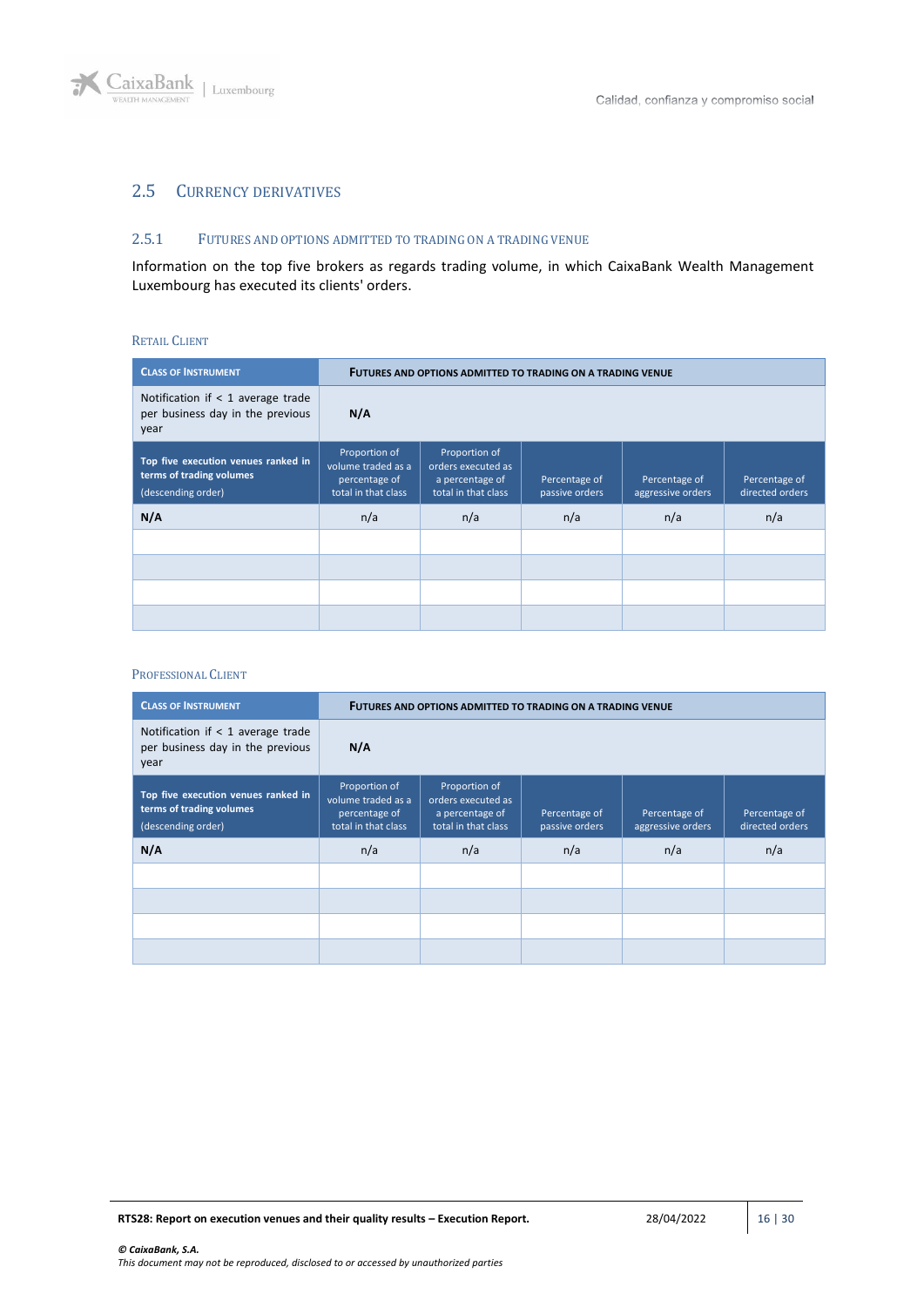

## <span id="page-16-0"></span>2.5.2 SWAPS, FORWARDS, AND OTHER CURRENCY DERIVATIVES

Information on the top five brokers as regards trading volume, in which CaixaBank Wealth Management Luxembourg has executed its clients' orders.

#### RETAIL CLIENT

| <b>CLASS OF INSTRUMENT</b>                                                            |                                                                             | <b>SWAPS, FORWARDS, AND OTHER CURRENCY DERIVATIVES</b>                        |                                 |                                    |                                  |  |  |
|---------------------------------------------------------------------------------------|-----------------------------------------------------------------------------|-------------------------------------------------------------------------------|---------------------------------|------------------------------------|----------------------------------|--|--|
| Notification if $<$ 1 average trade<br>per business day in the previous<br>year       | N/A                                                                         |                                                                               |                                 |                                    |                                  |  |  |
| Top five execution venues ranked in<br>terms of trading volumes<br>(descending order) | Proportion of<br>volume traded as a<br>percentage of<br>total in that class | Proportion of<br>orders executed as<br>a percentage of<br>total in that class | Percentage of<br>passive orders | Percentage of<br>aggressive orders | Percentage of<br>directed orders |  |  |
| N/A                                                                                   | n/a                                                                         | n/a                                                                           | n/a                             | n/a                                | n/a                              |  |  |
|                                                                                       |                                                                             |                                                                               |                                 |                                    |                                  |  |  |
|                                                                                       |                                                                             |                                                                               |                                 |                                    |                                  |  |  |
|                                                                                       |                                                                             |                                                                               |                                 |                                    |                                  |  |  |
|                                                                                       |                                                                             |                                                                               |                                 |                                    |                                  |  |  |

| <b>CLASS OF INSTRUMENT</b>                                                            |                                                                             | SWAPS, FORWARDS, AND OTHER CURRENCY DERIVATIVES                               |                                 |                                    |                                  |  |  |
|---------------------------------------------------------------------------------------|-----------------------------------------------------------------------------|-------------------------------------------------------------------------------|---------------------------------|------------------------------------|----------------------------------|--|--|
| Notification if $<$ 1 average trade<br>per business day in the previous<br>year       | N/A                                                                         |                                                                               |                                 |                                    |                                  |  |  |
| Top five execution venues ranked in<br>terms of trading volumes<br>(descending order) | Proportion of<br>volume traded as a<br>percentage of<br>total in that class | Proportion of<br>orders executed as<br>a percentage of<br>total in that class | Percentage of<br>passive orders | Percentage of<br>aggressive orders | Percentage of<br>directed orders |  |  |
| N/A                                                                                   | n/a                                                                         | n/a                                                                           | n/a                             | n/a                                | n/a                              |  |  |
|                                                                                       |                                                                             |                                                                               |                                 |                                    |                                  |  |  |
|                                                                                       |                                                                             |                                                                               |                                 |                                    |                                  |  |  |
|                                                                                       |                                                                             |                                                                               |                                 |                                    |                                  |  |  |
|                                                                                       |                                                                             |                                                                               |                                 |                                    |                                  |  |  |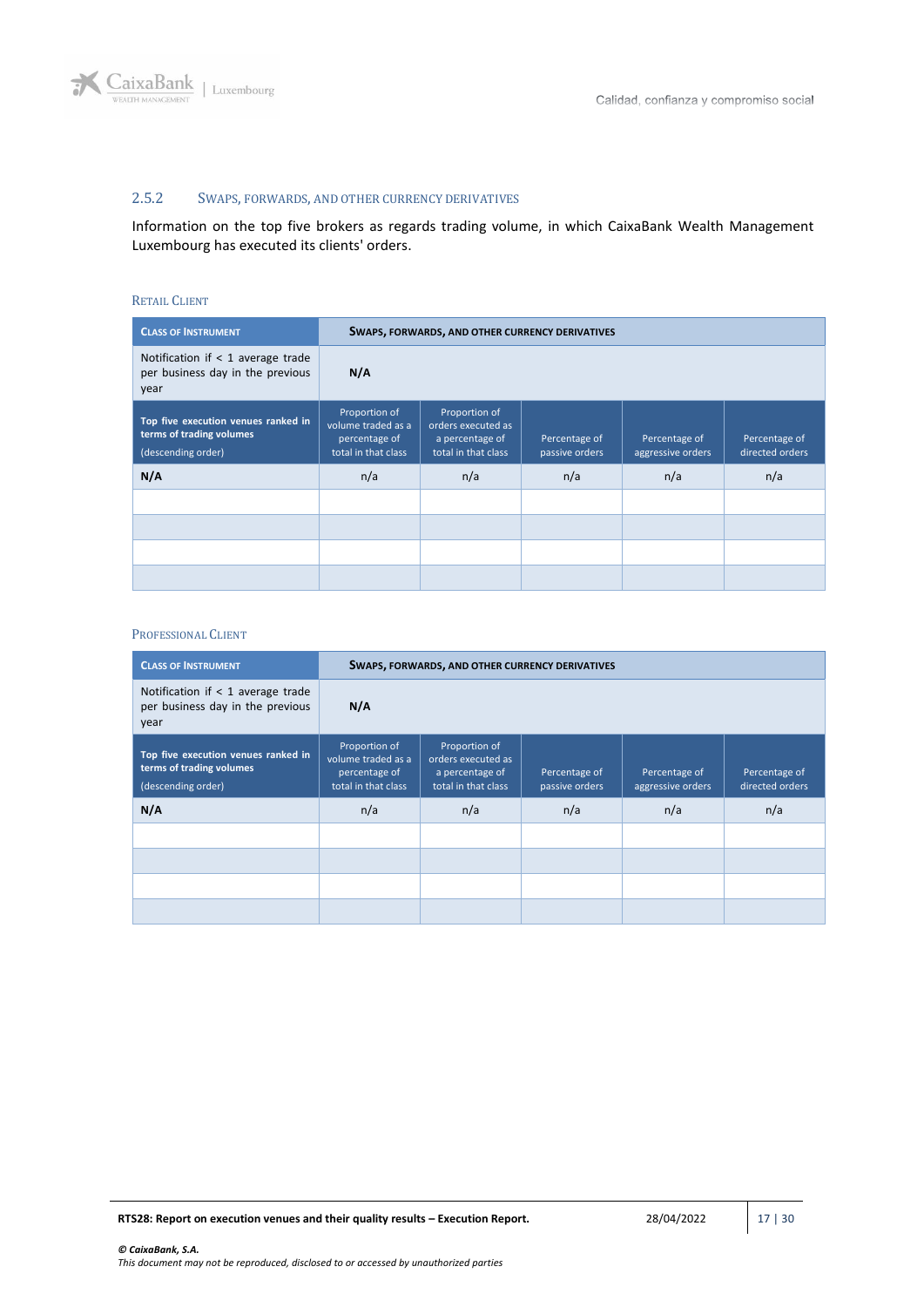

## <span id="page-17-0"></span>2.6 STRUCTURED FINANCE INSTRUMENTS

Information on the top five brokers as regards trading volume, in which CaixaBank Wealth Management Luxembourg has executed its clients' orders.

### RETAIL CLIENT

| <b>CLASS OF INSTRUMENT</b>                                                            |                                                                             | <b>STRUCTURED FINANCE INSTRUMENTS</b>                                         |                                 |                                    |                                  |  |  |
|---------------------------------------------------------------------------------------|-----------------------------------------------------------------------------|-------------------------------------------------------------------------------|---------------------------------|------------------------------------|----------------------------------|--|--|
| Notification if $<$ 1 average trade<br>per business day in the previous<br>year       | $N/\Lambda$                                                                 |                                                                               |                                 |                                    |                                  |  |  |
| Top five execution venues ranked in<br>terms of trading volumes<br>(descending order) | Proportion of<br>volume traded as a<br>percentage of<br>total in that class | Proportion of<br>orders executed as<br>a percentage of<br>total in that class | Percentage of<br>passive orders | Percentage of<br>aggressive orders | Percentage of<br>directed orders |  |  |
| N/A                                                                                   | n/a                                                                         | n/a                                                                           | n/a                             | n/a                                | n/a                              |  |  |
|                                                                                       |                                                                             |                                                                               |                                 |                                    |                                  |  |  |
|                                                                                       |                                                                             |                                                                               |                                 |                                    |                                  |  |  |
|                                                                                       |                                                                             |                                                                               |                                 |                                    |                                  |  |  |
|                                                                                       |                                                                             |                                                                               |                                 |                                    |                                  |  |  |

| <b>CLASS OF INSTRUMENT</b>                                                            |                                                                             | <b>STRUCTURED FINANCE INSTRUMENTS</b>                                         |                                 |                                    |                                  |  |  |
|---------------------------------------------------------------------------------------|-----------------------------------------------------------------------------|-------------------------------------------------------------------------------|---------------------------------|------------------------------------|----------------------------------|--|--|
| Notification if < 1 average trade<br>per business day in the previous<br>year         | N/A                                                                         |                                                                               |                                 |                                    |                                  |  |  |
| Top five execution venues ranked in<br>terms of trading volumes<br>(descending order) | Proportion of<br>volume traded as a<br>percentage of<br>total in that class | Proportion of<br>orders executed as<br>a percentage of<br>total in that class | Percentage of<br>passive orders | Percentage of<br>aggressive orders | Percentage of<br>directed orders |  |  |
| N/A                                                                                   | n/a                                                                         | n/a                                                                           | n/a                             | n/a                                | n/a                              |  |  |
|                                                                                       |                                                                             |                                                                               |                                 |                                    |                                  |  |  |
|                                                                                       |                                                                             |                                                                               |                                 |                                    |                                  |  |  |
|                                                                                       |                                                                             |                                                                               |                                 |                                    |                                  |  |  |
|                                                                                       |                                                                             |                                                                               |                                 |                                    |                                  |  |  |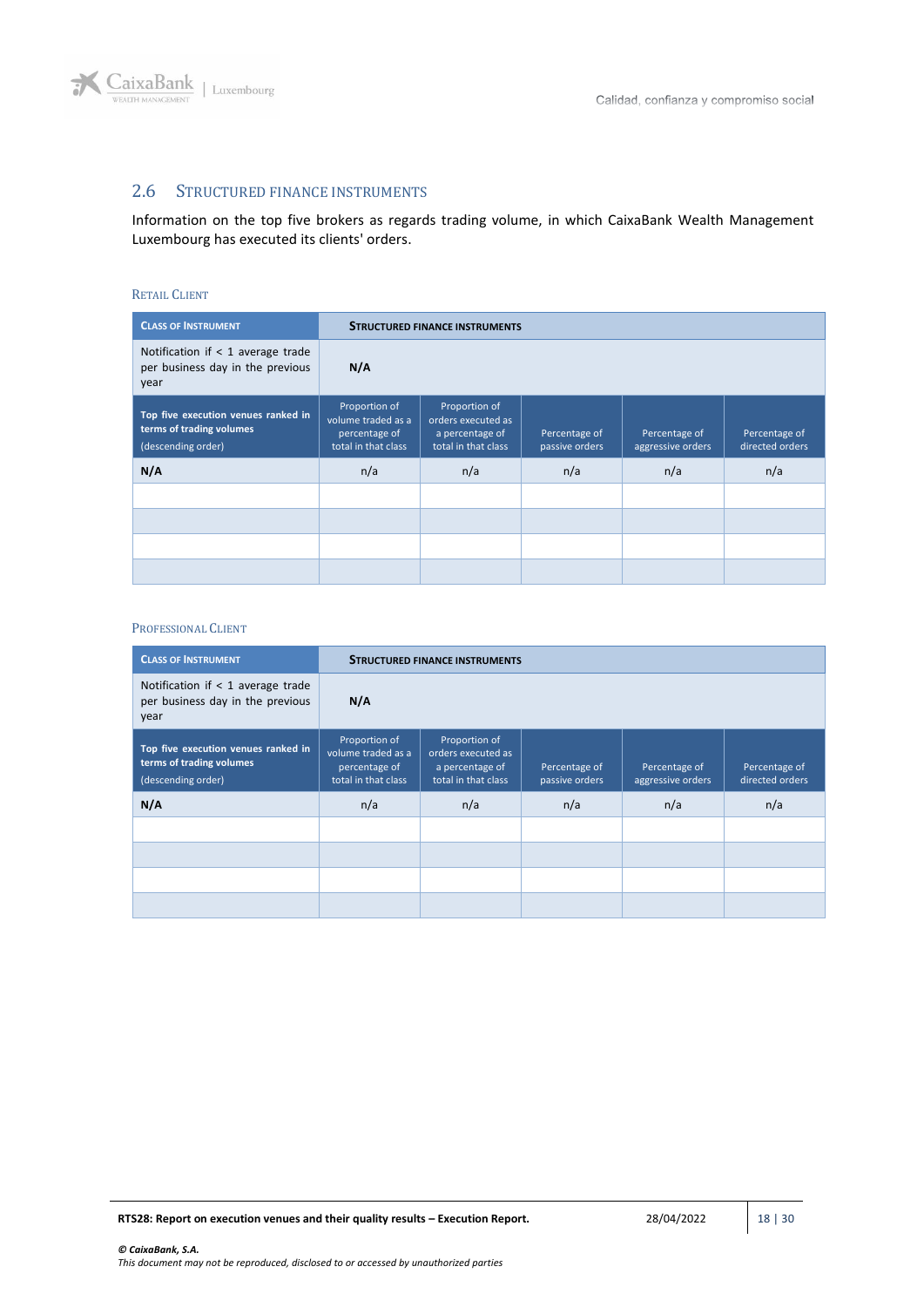

## <span id="page-18-0"></span>2.7 EQUITY DERIVATIVES

### <span id="page-18-1"></span>2.7.1 OPTIONS AND FUTURES ADMITTED TO TRADING ON A TRADING VENUE

Information on the top five brokers as regards trading volume, in which CaixaBank Wealth Management Luxembourg has executed its clients' orders.

#### RETAIL CLIENT

| <b>CLASS OF INSTRUMENT</b>                                                            |                                                                             | <b>OPTIONS AND FUTURES ADMITTED TO TRADING ON A TRADING VENUE</b>             |                                 |                                    |                                  |  |  |
|---------------------------------------------------------------------------------------|-----------------------------------------------------------------------------|-------------------------------------------------------------------------------|---------------------------------|------------------------------------|----------------------------------|--|--|
| Notification if $<$ 1 average trade<br>per business day in the previous<br>year       | N/A                                                                         |                                                                               |                                 |                                    |                                  |  |  |
| Top five execution venues ranked in<br>terms of trading volumes<br>(descending order) | Proportion of<br>volume traded as a<br>percentage of<br>total in that class | Proportion of<br>orders executed as<br>a percentage of<br>total in that class | Percentage of<br>passive orders | Percentage of<br>aggressive orders | Percentage of<br>directed orders |  |  |
| N/A                                                                                   | n/a                                                                         | n/a                                                                           | n/a                             | n/a                                | n/a                              |  |  |
|                                                                                       |                                                                             |                                                                               |                                 |                                    |                                  |  |  |
|                                                                                       |                                                                             |                                                                               |                                 |                                    |                                  |  |  |
|                                                                                       |                                                                             |                                                                               |                                 |                                    |                                  |  |  |
|                                                                                       |                                                                             |                                                                               |                                 |                                    |                                  |  |  |

| <b>CLASS OF INSTRUMENT</b>                                                            |                                                                             | <b>OPTIONS AND FUTURES ADMITTED TO TRADING ON A TRADING VENUE</b>             |                                 |                                    |                                  |  |  |
|---------------------------------------------------------------------------------------|-----------------------------------------------------------------------------|-------------------------------------------------------------------------------|---------------------------------|------------------------------------|----------------------------------|--|--|
| Notification if $<$ 1 average trade<br>per business day in the previous<br>year       | N/A                                                                         |                                                                               |                                 |                                    |                                  |  |  |
| Top five execution venues ranked in<br>terms of trading volumes<br>(descending order) | Proportion of<br>volume traded as a<br>percentage of<br>total in that class | Proportion of<br>orders executed as<br>a percentage of<br>total in that class | Percentage of<br>passive orders | Percentage of<br>aggressive orders | Percentage of<br>directed orders |  |  |
| N/A                                                                                   | n/a                                                                         | n/a                                                                           | n/a                             | n/a                                | n/a                              |  |  |
|                                                                                       |                                                                             |                                                                               |                                 |                                    |                                  |  |  |
|                                                                                       |                                                                             |                                                                               |                                 |                                    |                                  |  |  |
|                                                                                       |                                                                             |                                                                               |                                 |                                    |                                  |  |  |
|                                                                                       |                                                                             |                                                                               |                                 |                                    |                                  |  |  |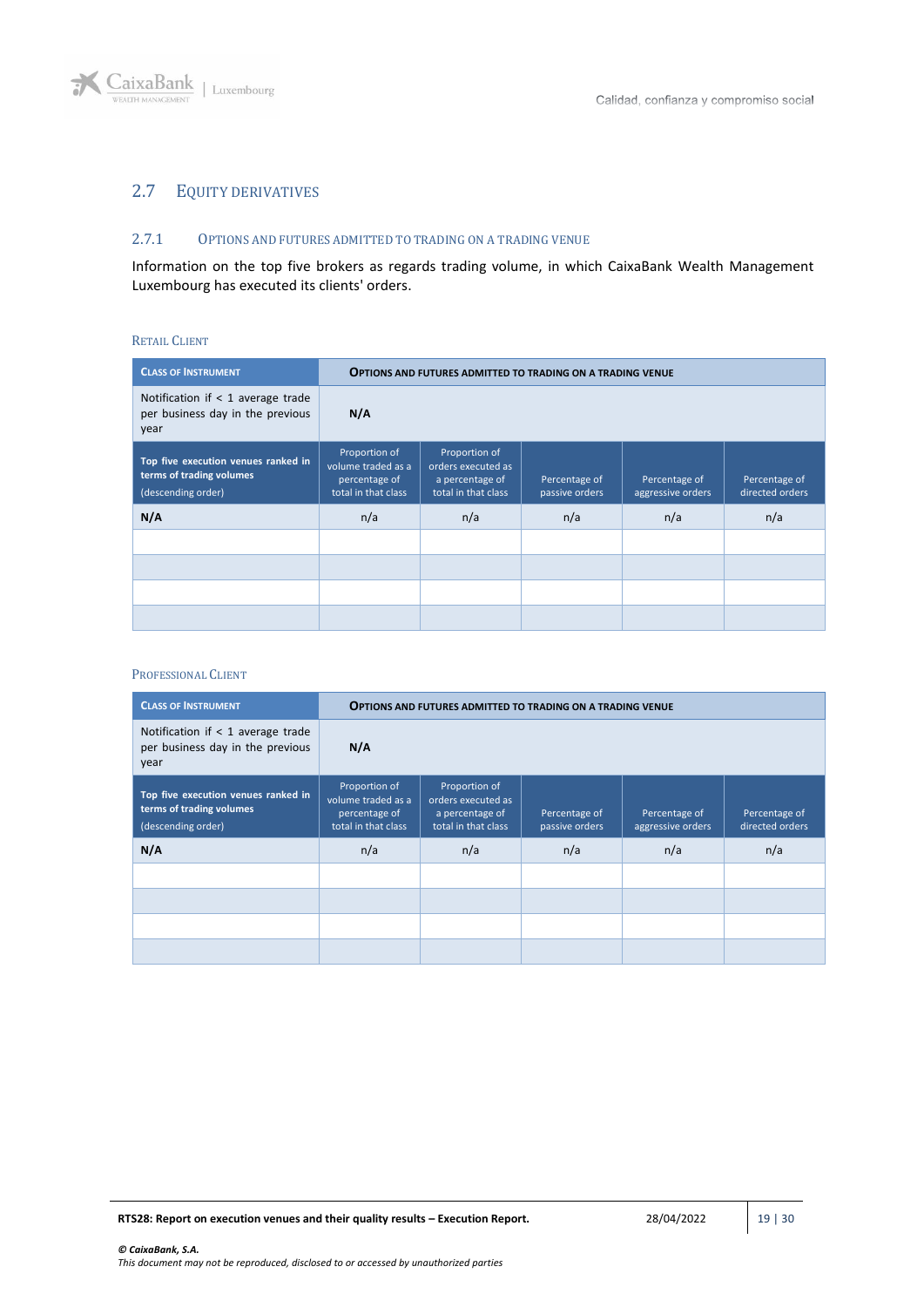

## <span id="page-19-0"></span>2.7.2 SWAPS AND OTHER EQUITY DERIVATIVES

Information on the top five brokers as regards trading volume, in which CaixaBank Wealth Management Luxembourg has executed its clients' orders.

#### RETAIL CLIENT

| <b>CLASS OF INSTRUMENT</b>                                                            |                                                                             | <b>SWAPS AND OTHER EQUITY DERIVATIVES</b>                                     |                                 |                                    |                                  |  |  |
|---------------------------------------------------------------------------------------|-----------------------------------------------------------------------------|-------------------------------------------------------------------------------|---------------------------------|------------------------------------|----------------------------------|--|--|
| Notification if $<$ 1 average trade<br>per business day in the previous<br>year       | N/A                                                                         |                                                                               |                                 |                                    |                                  |  |  |
| Top five execution venues ranked in<br>terms of trading volumes<br>(descending order) | Proportion of<br>volume traded as a<br>percentage of<br>total in that class | Proportion of<br>orders executed as<br>a percentage of<br>total in that class | Percentage of<br>passive orders | Percentage of<br>aggressive orders | Percentage of<br>directed orders |  |  |
| N/A                                                                                   | n/a                                                                         | n/a                                                                           | n/a                             | n/a                                | n/a                              |  |  |
|                                                                                       |                                                                             |                                                                               |                                 |                                    |                                  |  |  |
|                                                                                       |                                                                             |                                                                               |                                 |                                    |                                  |  |  |
|                                                                                       |                                                                             |                                                                               |                                 |                                    |                                  |  |  |
|                                                                                       |                                                                             |                                                                               |                                 |                                    |                                  |  |  |

| <b>CLASS OF INSTRUMENT</b>                                                            |                                                                             | <b>SWAPS AND OTHER EQUITY DERIVATIVES</b>                                     |                                 |                                    |                                  |  |  |
|---------------------------------------------------------------------------------------|-----------------------------------------------------------------------------|-------------------------------------------------------------------------------|---------------------------------|------------------------------------|----------------------------------|--|--|
| Notification if $<$ 1 average trade<br>per business day in the previous<br>year       | N/A                                                                         |                                                                               |                                 |                                    |                                  |  |  |
| Top five execution venues ranked in<br>terms of trading volumes<br>(descending order) | Proportion of<br>volume traded as a<br>percentage of<br>total in that class | Proportion of<br>orders executed as<br>a percentage of<br>total in that class | Percentage of<br>passive orders | Percentage of<br>aggressive orders | Percentage of<br>directed orders |  |  |
| N/A                                                                                   | n/a                                                                         | n/a                                                                           | n/a                             | n/a                                | n/a                              |  |  |
|                                                                                       |                                                                             |                                                                               |                                 |                                    |                                  |  |  |
|                                                                                       |                                                                             |                                                                               |                                 |                                    |                                  |  |  |
|                                                                                       |                                                                             |                                                                               |                                 |                                    |                                  |  |  |
|                                                                                       |                                                                             |                                                                               |                                 |                                    |                                  |  |  |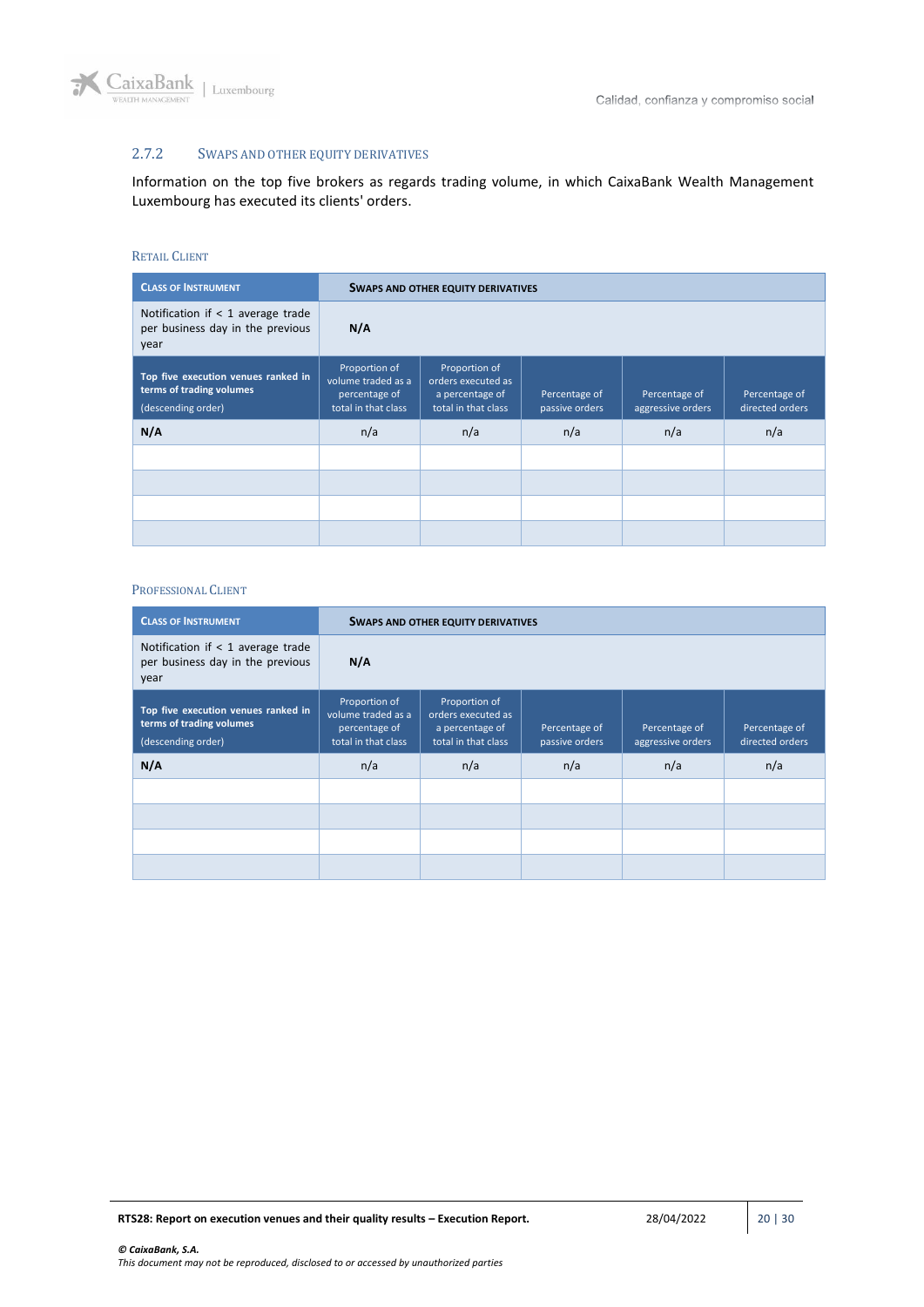

## <span id="page-20-0"></span>2.8 SECURITIZED DERIVATIVES

#### <span id="page-20-1"></span>2.8.1 WARRANTS AND CERTIFICATE DERIVATIVES

Information on the top five brokers as regards trading volume, in which CaixaBank Wealth Management Luxembourg has executed its clients' orders.

#### RETAIL CLIENT

| <b>CLASS OF INSTRUMENT</b>                                                            |                                                                             | <b>WARRANTS AND CERTIFICATE DERIVATIVES</b>                                   |                                 |                                    |                                  |  |  |
|---------------------------------------------------------------------------------------|-----------------------------------------------------------------------------|-------------------------------------------------------------------------------|---------------------------------|------------------------------------|----------------------------------|--|--|
| Notification if $<$ 1 average trade<br>per business day in the previous<br>year       | N/A                                                                         |                                                                               |                                 |                                    |                                  |  |  |
| Top five execution venues ranked in<br>terms of trading volumes<br>(descending order) | Proportion of<br>volume traded as a<br>percentage of<br>total in that class | Proportion of<br>orders executed as<br>a percentage of<br>total in that class | Percentage of<br>passive orders | Percentage of<br>aggressive orders | Percentage of<br>directed orders |  |  |
| N/A                                                                                   | n/a                                                                         | n/a                                                                           | n/a                             | n/a                                | n/a                              |  |  |
|                                                                                       |                                                                             |                                                                               |                                 |                                    |                                  |  |  |
|                                                                                       |                                                                             |                                                                               |                                 |                                    |                                  |  |  |
|                                                                                       |                                                                             |                                                                               |                                 |                                    |                                  |  |  |
|                                                                                       |                                                                             |                                                                               |                                 |                                    |                                  |  |  |

| <b>CLASS OF INSTRUMENT</b>                                                            |                                                                             | <b>WARRANTS AND CERTIFICATE DERIVATIVES</b>                                   |                                 |                                    |                                  |  |  |
|---------------------------------------------------------------------------------------|-----------------------------------------------------------------------------|-------------------------------------------------------------------------------|---------------------------------|------------------------------------|----------------------------------|--|--|
| Notification if $<$ 1 average trade<br>per business day in the previous<br>year       | N/A                                                                         |                                                                               |                                 |                                    |                                  |  |  |
| Top five execution venues ranked in<br>terms of trading volumes<br>(descending order) | Proportion of<br>volume traded as a<br>percentage of<br>total in that class | Proportion of<br>orders executed as<br>a percentage of<br>total in that class | Percentage of<br>passive orders | Percentage of<br>aggressive orders | Percentage of<br>directed orders |  |  |
| N/A                                                                                   | n/a                                                                         | n/a                                                                           | n/a                             | n/a                                | n/a                              |  |  |
|                                                                                       |                                                                             |                                                                               |                                 |                                    |                                  |  |  |
|                                                                                       |                                                                             |                                                                               |                                 |                                    |                                  |  |  |
|                                                                                       |                                                                             |                                                                               |                                 |                                    |                                  |  |  |
|                                                                                       |                                                                             |                                                                               |                                 |                                    |                                  |  |  |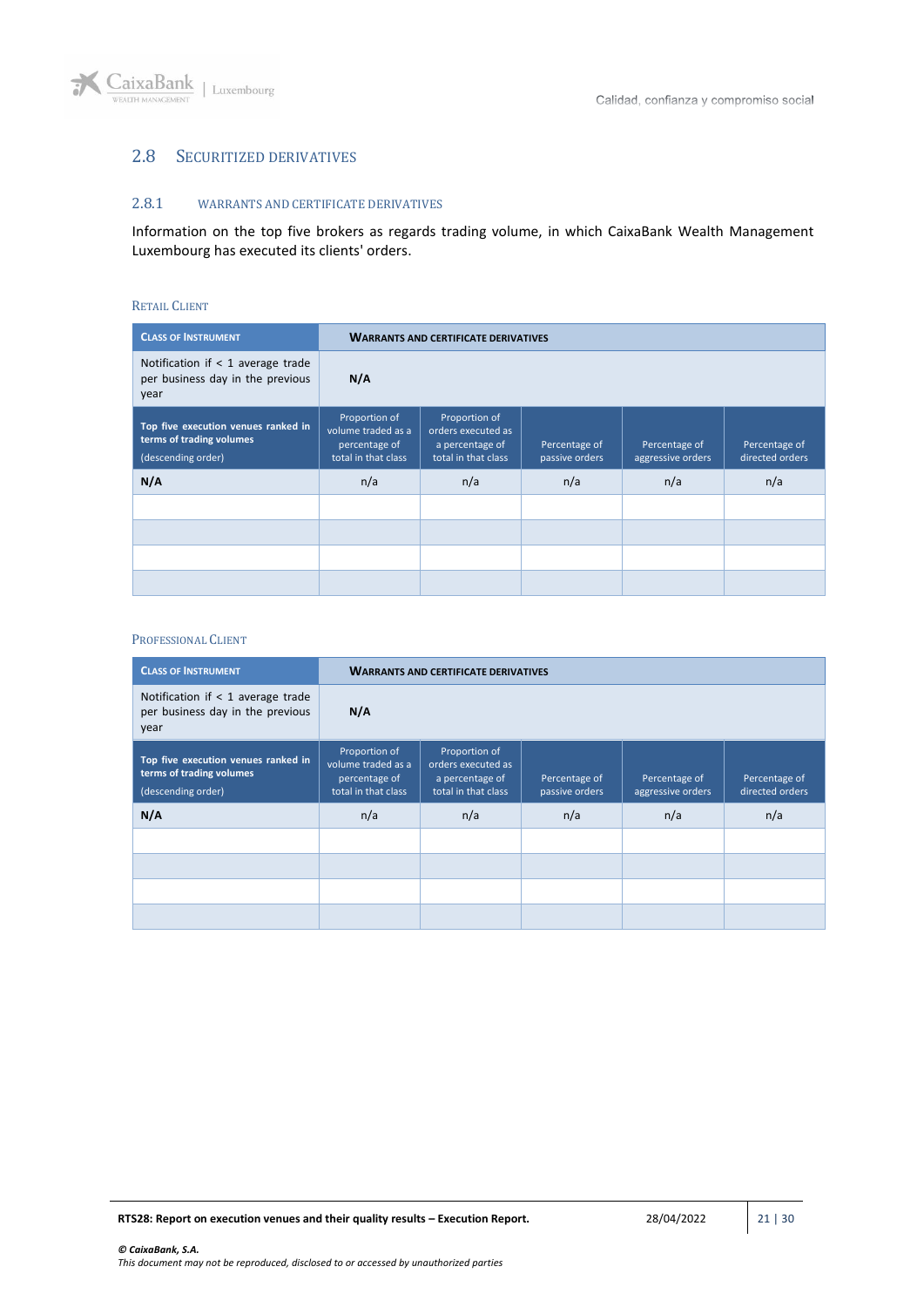

## <span id="page-21-0"></span>2.8.2 OTHER SECURITIZED DERIVATIVES

Information on the top five brokers as regards trading volume, in which CaixaBank Wealth Management Luxembourg has executed its clients' orders.

#### RETAIL CLIENT

| <b>CLASS OF INSTRUMENT</b>                                                            |                                                                             | <b>OTHER SECURITIZED DERIVATIVES</b>                                          |                                 |                                    |                                  |  |  |
|---------------------------------------------------------------------------------------|-----------------------------------------------------------------------------|-------------------------------------------------------------------------------|---------------------------------|------------------------------------|----------------------------------|--|--|
| Notification if $<$ 1 average trade<br>per business day in the previous<br>year       | N/A                                                                         |                                                                               |                                 |                                    |                                  |  |  |
| Top five execution venues ranked in<br>terms of trading volumes<br>(descending order) | Proportion of<br>volume traded as a<br>percentage of<br>total in that class | Proportion of<br>orders executed as<br>a percentage of<br>total in that class | Percentage of<br>passive orders | Percentage of<br>aggressive orders | Percentage of<br>directed orders |  |  |
| N/A                                                                                   | n/a                                                                         | n/a                                                                           | n/a                             | n/a                                | n/a                              |  |  |
|                                                                                       |                                                                             |                                                                               |                                 |                                    |                                  |  |  |
|                                                                                       |                                                                             |                                                                               |                                 |                                    |                                  |  |  |
|                                                                                       |                                                                             |                                                                               |                                 |                                    |                                  |  |  |
|                                                                                       |                                                                             |                                                                               |                                 |                                    |                                  |  |  |

| <b>CLASS OF INSTRUMENT</b>                                                            | <b>OTHER SECURITIZED DERIVATIVES</b>                                        |                                                                               |                                 |                                    |                                  |
|---------------------------------------------------------------------------------------|-----------------------------------------------------------------------------|-------------------------------------------------------------------------------|---------------------------------|------------------------------------|----------------------------------|
| Notification if $<$ 1 average trade<br>per business day in the previous<br>year       | N/A                                                                         |                                                                               |                                 |                                    |                                  |
| Top five execution venues ranked in<br>terms of trading volumes<br>(descending order) | Proportion of<br>volume traded as a<br>percentage of<br>total in that class | Proportion of<br>orders executed as<br>a percentage of<br>total in that class | Percentage of<br>passive orders | Percentage of<br>aggressive orders | Percentage of<br>directed orders |
| N/A                                                                                   | n/a                                                                         | n/a                                                                           | n/a                             | n/a                                | n/a                              |
|                                                                                       |                                                                             |                                                                               |                                 |                                    |                                  |
|                                                                                       |                                                                             |                                                                               |                                 |                                    |                                  |
|                                                                                       |                                                                             |                                                                               |                                 |                                    |                                  |
|                                                                                       |                                                                             |                                                                               |                                 |                                    |                                  |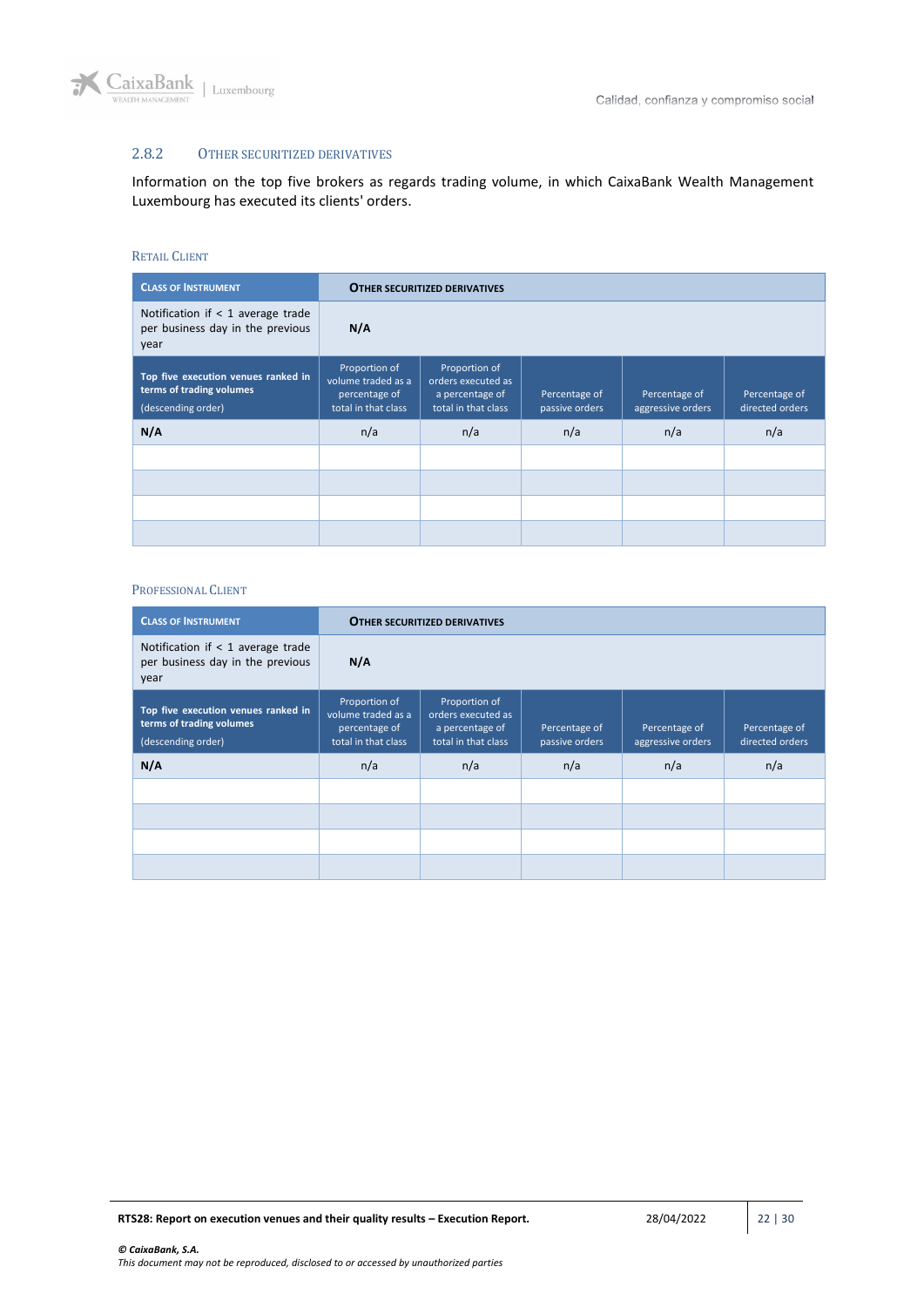

## <span id="page-22-0"></span>2.9 COMMODITIES DERIVATIVES AND EMISSION ALLOWANCES DERIVATIVES

## <span id="page-22-1"></span>2.9.1 OPTIONS AND FUTURES ADMITTED TO TRADING ON A TRADING VENUE

Information on the top five brokers as regards trading volume, in which CaixaBank Wealth Management Luxembourg has executed its clients' orders.

### RETAIL CLIENT

| <b>CLASS OF INSTRUMENT</b>                                                            |                                                                             | <b>OPTIONS AND FUTURES ADMITTED TO TRADING ON A TRADING VENUE</b>             |                                 |                                    |                                  |  |  |
|---------------------------------------------------------------------------------------|-----------------------------------------------------------------------------|-------------------------------------------------------------------------------|---------------------------------|------------------------------------|----------------------------------|--|--|
| Notification if $<$ 1 average trade<br>per business day in the previous<br>year       | N/A                                                                         |                                                                               |                                 |                                    |                                  |  |  |
| Top five execution venues ranked in<br>terms of trading volumes<br>(descending order) | Proportion of<br>volume traded as a<br>percentage of<br>total in that class | Proportion of<br>orders executed as<br>a percentage of<br>total in that class | Percentage of<br>passive orders | Percentage of<br>aggressive orders | Percentage of<br>directed orders |  |  |
| N/A                                                                                   | n/a                                                                         | n/a                                                                           | n/a                             | n/a                                | n/a                              |  |  |
|                                                                                       |                                                                             |                                                                               |                                 |                                    |                                  |  |  |
|                                                                                       |                                                                             |                                                                               |                                 |                                    |                                  |  |  |
|                                                                                       |                                                                             |                                                                               |                                 |                                    |                                  |  |  |
|                                                                                       |                                                                             |                                                                               |                                 |                                    |                                  |  |  |

| <b>CLASS OF INSTRUMENT</b>                                                            | <b>OPTIONS AND FUTURES ADMITTED TO TRADING ON A TRADING VENUE</b>           |                                                                               |                                 |                                    |                                  |
|---------------------------------------------------------------------------------------|-----------------------------------------------------------------------------|-------------------------------------------------------------------------------|---------------------------------|------------------------------------|----------------------------------|
| Notification if $<$ 1 average trade<br>per business day in the previous<br>year       | N/A                                                                         |                                                                               |                                 |                                    |                                  |
| Top five execution venues ranked in<br>terms of trading volumes<br>(descending order) | Proportion of<br>volume traded as a<br>percentage of<br>total in that class | Proportion of<br>orders executed as<br>a percentage of<br>total in that class | Percentage of<br>passive orders | Percentage of<br>aggressive orders | Percentage of<br>directed orders |
| N/A                                                                                   | n/a                                                                         | n/a                                                                           | n/a                             | n/a                                | n/a                              |
|                                                                                       |                                                                             |                                                                               |                                 |                                    |                                  |
|                                                                                       |                                                                             |                                                                               |                                 |                                    |                                  |
|                                                                                       |                                                                             |                                                                               |                                 |                                    |                                  |
|                                                                                       |                                                                             |                                                                               |                                 |                                    |                                  |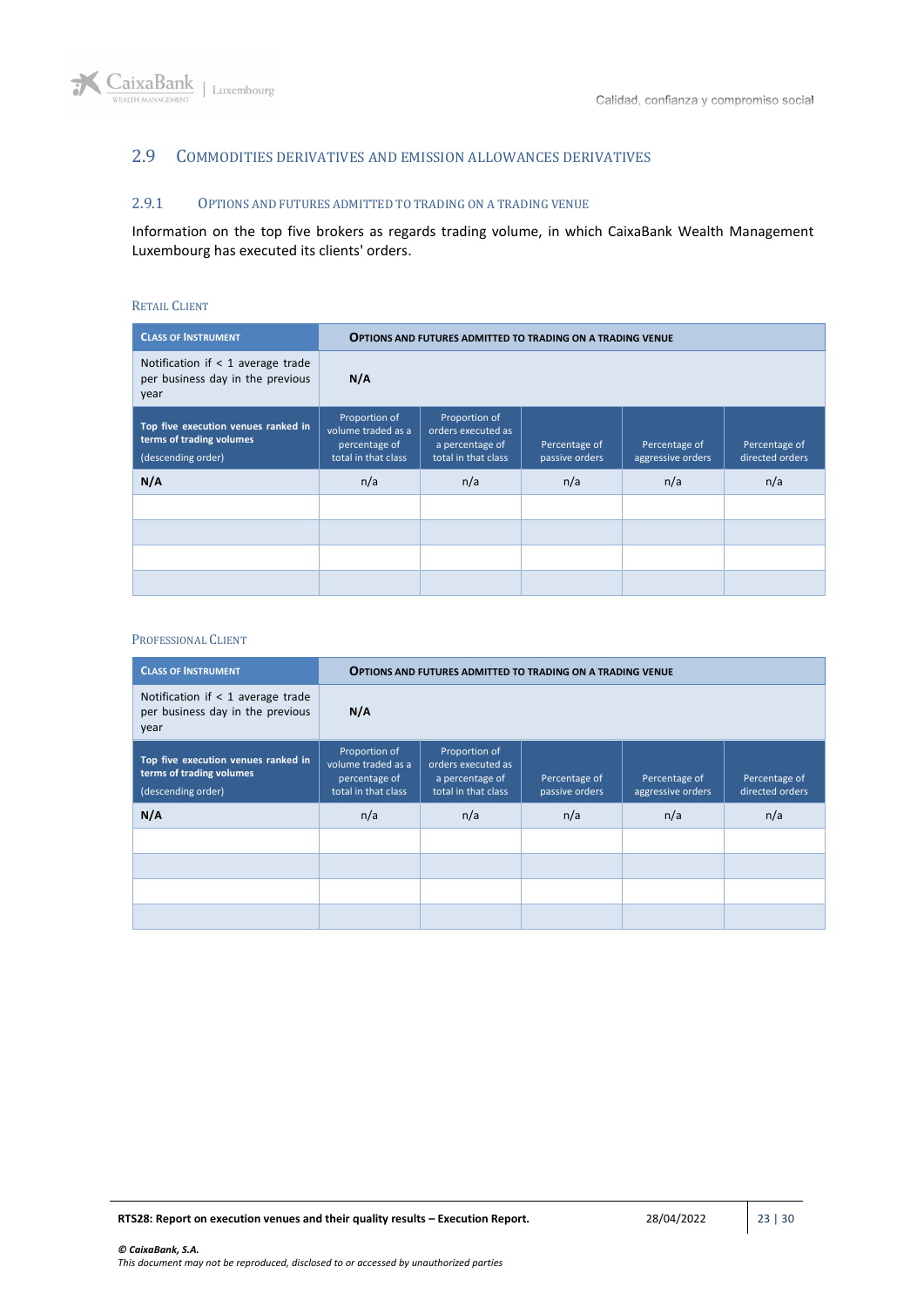

## <span id="page-23-0"></span>2.9.2 OTHER COMMODITIES DERIVATIVES AND EMISSION ALLOWANCE DERIVATIVES

Information on the top five brokers as regards trading volume, in which CaixaBank Wealth Management Luxembourg has executed its clients' orders.

#### RETAIL CLIENT

| <b>CLASS OF INSTRUMENT</b>                                                            | <b>OTHER COMMODITIES DERIVATIVES AND EMISSION ALLOWANCE DERIVATIVES</b>     |                                                                               |                                 |                                    |                                  |  |
|---------------------------------------------------------------------------------------|-----------------------------------------------------------------------------|-------------------------------------------------------------------------------|---------------------------------|------------------------------------|----------------------------------|--|
| Notification if $<$ 1 average trade<br>per business day in the previous<br>year       | N/A                                                                         |                                                                               |                                 |                                    |                                  |  |
| Top five execution venues ranked in<br>terms of trading volumes<br>(descending order) | Proportion of<br>volume traded as a<br>percentage of<br>total in that class | Proportion of<br>orders executed as<br>a percentage of<br>total in that class | Percentage of<br>passive orders | Percentage of<br>aggressive orders | Percentage of<br>directed orders |  |
| N/A                                                                                   | n/a                                                                         | n/a                                                                           | n/a                             | n/a                                | n/a                              |  |
|                                                                                       |                                                                             |                                                                               |                                 |                                    |                                  |  |
|                                                                                       |                                                                             |                                                                               |                                 |                                    |                                  |  |
|                                                                                       |                                                                             |                                                                               |                                 |                                    |                                  |  |
|                                                                                       |                                                                             |                                                                               |                                 |                                    |                                  |  |

| <b>CLASS OF INSTRUMENT</b>                                                            | <b>OTHER COMMODITIES DERIVATIVES AND EMISSION ALLOWANCE DERIVATIVES</b>     |                                                                               |                                 |                                    |                                  |  |
|---------------------------------------------------------------------------------------|-----------------------------------------------------------------------------|-------------------------------------------------------------------------------|---------------------------------|------------------------------------|----------------------------------|--|
| Notification if $<$ 1 average trade<br>per business day in the previous<br>year       | N/A                                                                         |                                                                               |                                 |                                    |                                  |  |
| Top five execution venues ranked in<br>terms of trading volumes<br>(descending order) | Proportion of<br>volume traded as a<br>percentage of<br>total in that class | Proportion of<br>orders executed as<br>a percentage of<br>total in that class | Percentage of<br>passive orders | Percentage of<br>aggressive orders | Percentage of<br>directed orders |  |
| N/A                                                                                   | n/a                                                                         | n/a                                                                           | n/a                             | n/a                                | n/a                              |  |
|                                                                                       |                                                                             |                                                                               |                                 |                                    |                                  |  |
|                                                                                       |                                                                             |                                                                               |                                 |                                    |                                  |  |
|                                                                                       |                                                                             |                                                                               |                                 |                                    |                                  |  |
|                                                                                       |                                                                             |                                                                               |                                 |                                    |                                  |  |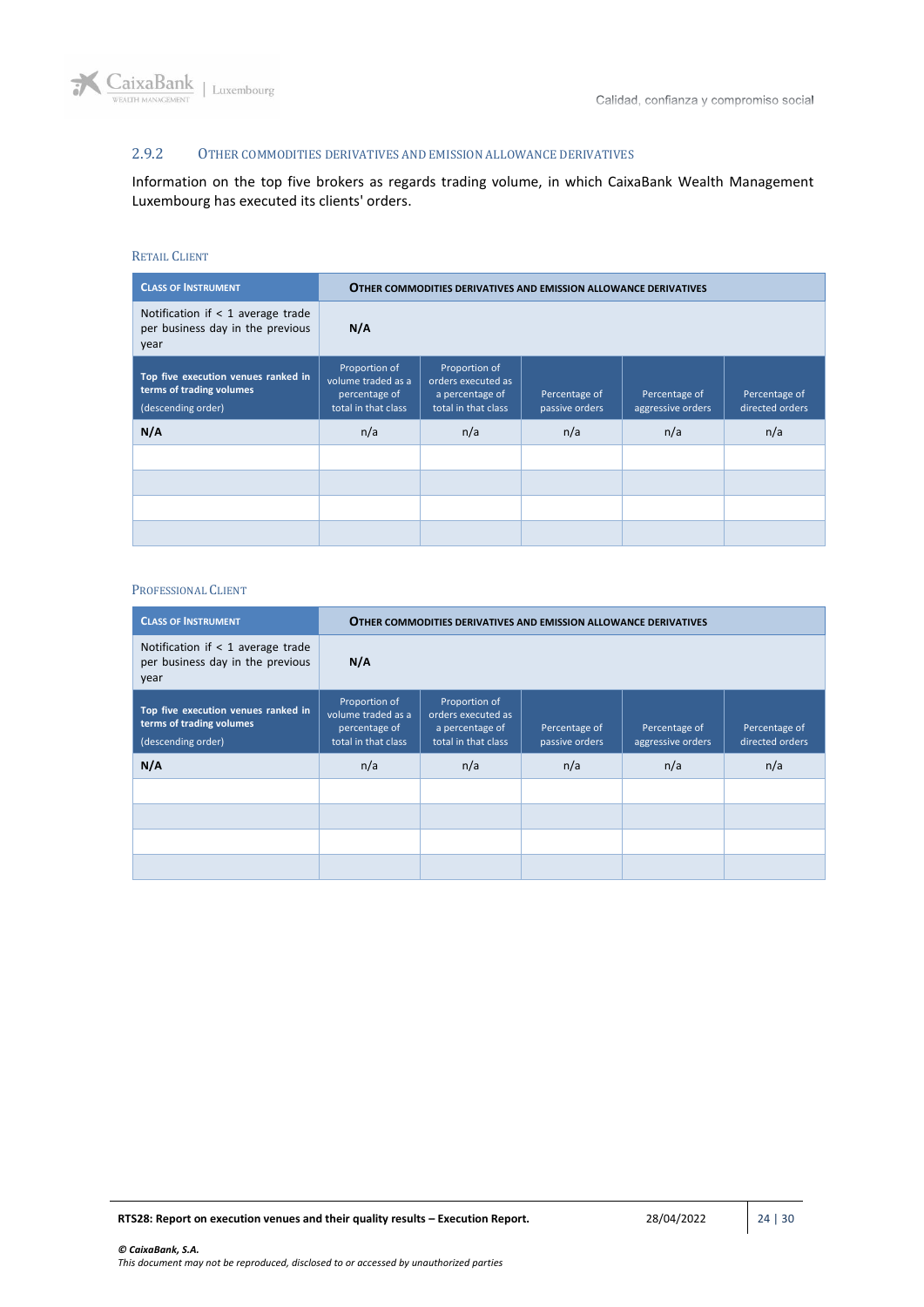

## <span id="page-24-0"></span>2.10 CONTRACTS FOR DIFFERENCE

Information on the top five brokers as regards trading volume, in which CaixaBank Wealth Management Luxembourg has executed its clients' orders.

#### RETAIL CLIENT

| <b>CLASS OF INSTRUMENT</b>                                                            | <b>CONTRACTS FOR DIFFERENCE</b>                                             |                                                                               |                                 |                                    |                                  |  |
|---------------------------------------------------------------------------------------|-----------------------------------------------------------------------------|-------------------------------------------------------------------------------|---------------------------------|------------------------------------|----------------------------------|--|
| Notification if $<$ 1 average trade<br>per business day in the previous<br>year       | N/A                                                                         |                                                                               |                                 |                                    |                                  |  |
| Top five execution venues ranked in<br>terms of trading volumes<br>(descending order) | Proportion of<br>volume traded as a<br>percentage of<br>total in that class | Proportion of<br>orders executed as<br>a percentage of<br>total in that class | Percentage of<br>passive orders | Percentage of<br>aggressive orders | Percentage of<br>directed orders |  |
| N/A                                                                                   | n/a                                                                         | n/a                                                                           | n/a                             | n/a                                | n/a                              |  |
|                                                                                       |                                                                             |                                                                               |                                 |                                    |                                  |  |
|                                                                                       |                                                                             |                                                                               |                                 |                                    |                                  |  |
|                                                                                       |                                                                             |                                                                               |                                 |                                    |                                  |  |
|                                                                                       |                                                                             |                                                                               |                                 |                                    |                                  |  |

| <b>CLASS OF INSTRUMENT</b>                                                            |                                                                             | <b>CONTRACTS FOR DIFFERENCE</b>                                               |                                 |                                    |                                  |  |  |
|---------------------------------------------------------------------------------------|-----------------------------------------------------------------------------|-------------------------------------------------------------------------------|---------------------------------|------------------------------------|----------------------------------|--|--|
| Notification if $<$ 1 average trade<br>per business day in the previous<br>year       | N/A                                                                         |                                                                               |                                 |                                    |                                  |  |  |
| Top five execution venues ranked in<br>terms of trading volumes<br>(descending order) | Proportion of<br>volume traded as a<br>percentage of<br>total in that class | Proportion of<br>orders executed as<br>a percentage of<br>total in that class | Percentage of<br>passive orders | Percentage of<br>aggressive orders | Percentage of<br>directed orders |  |  |
| N/A                                                                                   | n/a                                                                         | n/a                                                                           | n/a                             | n/a                                | n/a                              |  |  |
|                                                                                       |                                                                             |                                                                               |                                 |                                    |                                  |  |  |
|                                                                                       |                                                                             |                                                                               |                                 |                                    |                                  |  |  |
|                                                                                       |                                                                             |                                                                               |                                 |                                    |                                  |  |  |
|                                                                                       |                                                                             |                                                                               |                                 |                                    |                                  |  |  |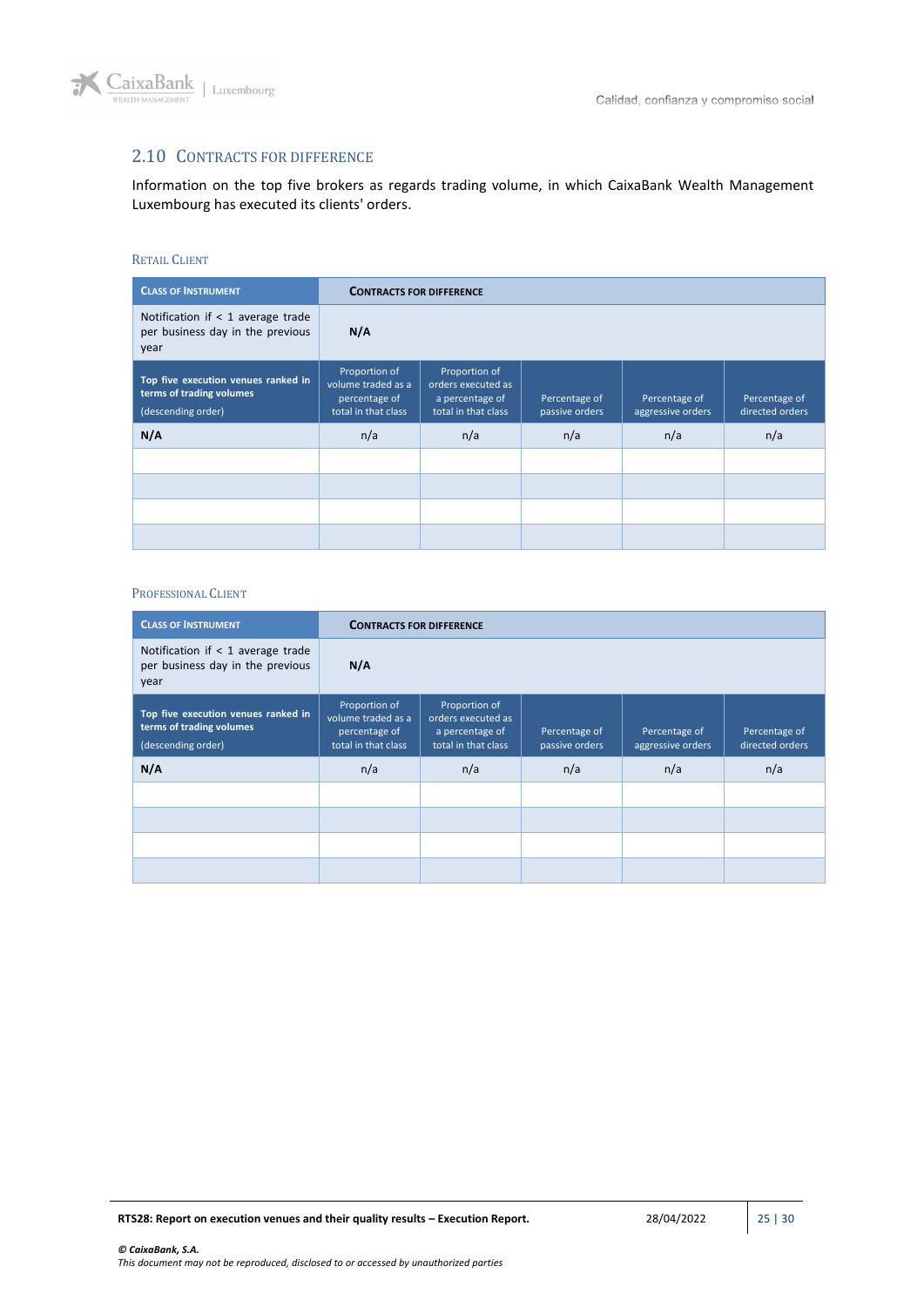

## <span id="page-25-0"></span>2.11 EXCHANGE TRADED PRODUCTS (EXCHANGE TRADED FUNDS, EXCHANGE TRADED NOTES AND EXCHANGE TRADED COMMODITIES)

Information on the top five brokers as regards trading volume, in which CaixaBank Wealth Management Luxembourg has executed its clients' orders.

### RETAIL CLIENT

| <b>CLASS OF INSTRUMENT</b>                                                            | EXCHANGE TRADED PRODUCTS (EXCHANGE TRADED FUNDS, EXCHANGE TRADED NOTES AND<br><b>EXCHANGE TRADED COMMODITIES</b> |                                                                               |                                 |                                    |                                  |  |
|---------------------------------------------------------------------------------------|------------------------------------------------------------------------------------------------------------------|-------------------------------------------------------------------------------|---------------------------------|------------------------------------|----------------------------------|--|
| Notification if $<$ 1 average trade<br>per business day in the previous<br>year       | N/A                                                                                                              |                                                                               |                                 |                                    |                                  |  |
| Top five execution venues ranked in<br>terms of trading volumes<br>(descending order) | Proportion of<br>volume traded as a<br>percentage of<br>total in that class                                      | Proportion of<br>orders executed as<br>a percentage of<br>total in that class | Percentage of<br>passive orders | Percentage of<br>aggressive orders | Percentage of<br>directed orders |  |
| N/A                                                                                   | n/a                                                                                                              | n/a                                                                           | n/a                             | n/a                                | n/a                              |  |
|                                                                                       |                                                                                                                  |                                                                               |                                 |                                    |                                  |  |
|                                                                                       |                                                                                                                  |                                                                               |                                 |                                    |                                  |  |
|                                                                                       |                                                                                                                  |                                                                               |                                 |                                    |                                  |  |
|                                                                                       |                                                                                                                  |                                                                               |                                 |                                    |                                  |  |

| <b>CLASS OF INSTRUMENT</b>                                                            | EXCHANGE TRADED PRODUCTS (EXCHANGE TRADED FUNDS, EXCHANGE TRADED NOTES AND<br><b>EXCHANGE TRADED COMMODITIES</b> |                                                                               |                                 |                                    |                                  |  |
|---------------------------------------------------------------------------------------|------------------------------------------------------------------------------------------------------------------|-------------------------------------------------------------------------------|---------------------------------|------------------------------------|----------------------------------|--|
| Notification if $<$ 1 average trade<br>per business day in the previous<br>year       | N/A                                                                                                              |                                                                               |                                 |                                    |                                  |  |
| Top five execution venues ranked in<br>terms of trading volumes<br>(descending order) | Proportion of<br>volume traded as a<br>percentage of<br>total in that class                                      | Proportion of<br>orders executed as<br>a percentage of<br>total in that class | Percentage of<br>passive orders | Percentage of<br>aggressive orders | Percentage of<br>directed orders |  |
| N/A                                                                                   | n/a                                                                                                              | n/a                                                                           | n/a                             | n/a                                | n/a                              |  |
|                                                                                       |                                                                                                                  |                                                                               |                                 |                                    |                                  |  |
|                                                                                       |                                                                                                                  |                                                                               |                                 |                                    |                                  |  |
|                                                                                       |                                                                                                                  |                                                                               |                                 |                                    |                                  |  |
|                                                                                       |                                                                                                                  |                                                                               |                                 |                                    |                                  |  |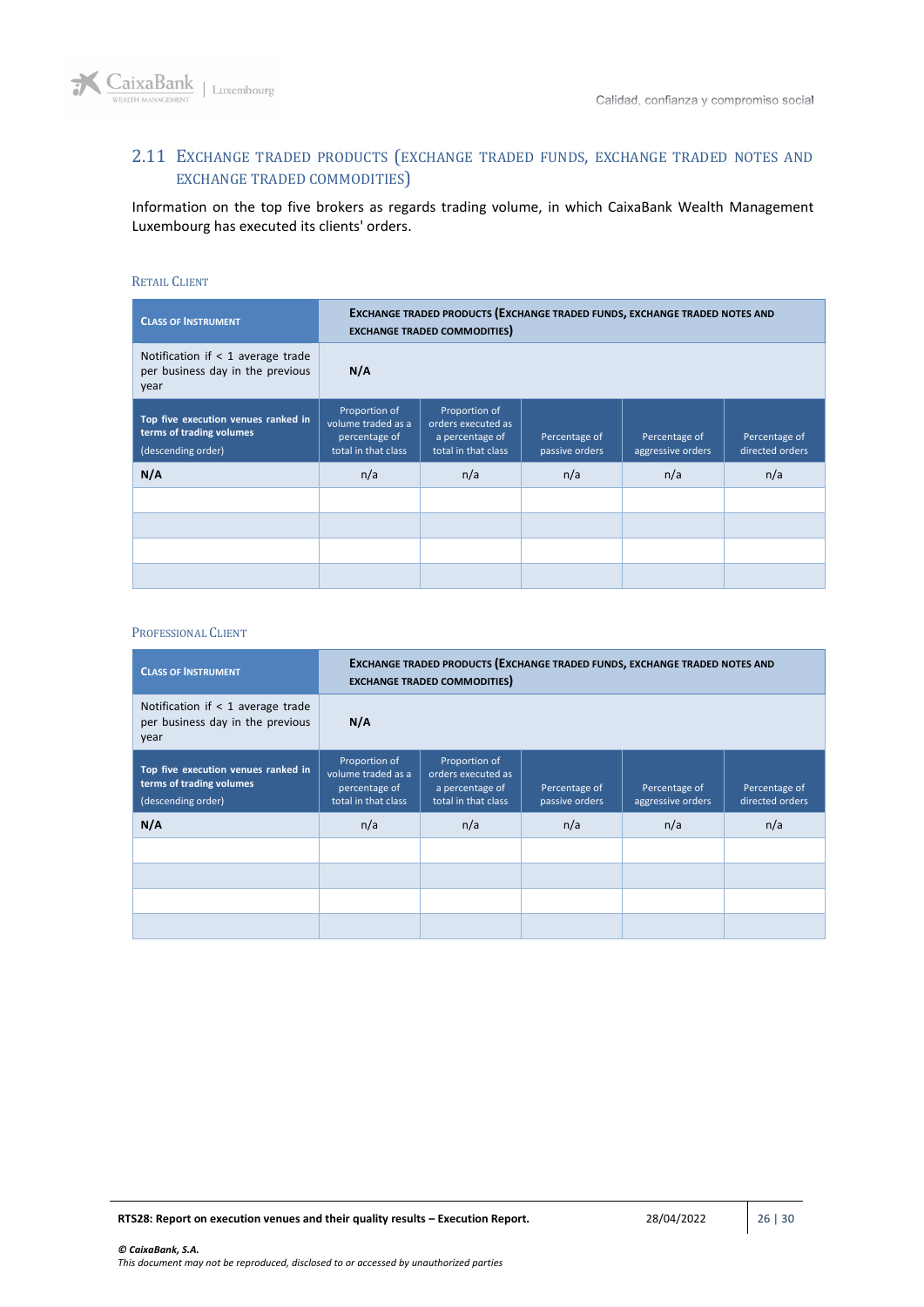

# <span id="page-26-0"></span>2.12 EMISSION ALLOWANCES

Information on the top five brokers as regards trading volume, in which CaixaBank Wealth Management Luxembourg has executed its clients' orders.

### RETAIL CLIENT

| <b>CLASS OF INSTRUMENT</b>                                                            |                                                                             | <b>EMISSION ALLOWANCES</b>                                                    |                                 |                                    |                                  |  |  |
|---------------------------------------------------------------------------------------|-----------------------------------------------------------------------------|-------------------------------------------------------------------------------|---------------------------------|------------------------------------|----------------------------------|--|--|
| Notification if $<$ 1 average trade<br>per business day in the previous<br>year       | N/A                                                                         |                                                                               |                                 |                                    |                                  |  |  |
| Top five execution venues ranked in<br>terms of trading volumes<br>(descending order) | Proportion of<br>volume traded as a<br>percentage of<br>total in that class | Proportion of<br>orders executed as<br>a percentage of<br>total in that class | Percentage of<br>passive orders | Percentage of<br>aggressive orders | Percentage of<br>directed orders |  |  |
| N/A                                                                                   | n/a                                                                         | n/a                                                                           | n/a                             | n/a                                | n/a                              |  |  |
|                                                                                       |                                                                             |                                                                               |                                 |                                    |                                  |  |  |
|                                                                                       |                                                                             |                                                                               |                                 |                                    |                                  |  |  |
|                                                                                       |                                                                             |                                                                               |                                 |                                    |                                  |  |  |
|                                                                                       |                                                                             |                                                                               |                                 |                                    |                                  |  |  |

| <b>CLASS OF INSTRUMENT</b>                                                            |                                                                             | <b>EMISSION ALLOWANCES</b>                                                    |                                 |                                    |                                  |  |  |
|---------------------------------------------------------------------------------------|-----------------------------------------------------------------------------|-------------------------------------------------------------------------------|---------------------------------|------------------------------------|----------------------------------|--|--|
| Notification if $<$ 1 average trade<br>per business day in the previous<br>year       | N/A                                                                         |                                                                               |                                 |                                    |                                  |  |  |
| Top five execution venues ranked in<br>terms of trading volumes<br>(descending order) | Proportion of<br>volume traded as a<br>percentage of<br>total in that class | Proportion of<br>orders executed as<br>a percentage of<br>total in that class | Percentage of<br>passive orders | Percentage of<br>aggressive orders | Percentage of<br>directed orders |  |  |
| N/A                                                                                   | n/a                                                                         | n/a                                                                           | n/a                             | n/a                                | n/a                              |  |  |
|                                                                                       |                                                                             |                                                                               |                                 |                                    |                                  |  |  |
|                                                                                       |                                                                             |                                                                               |                                 |                                    |                                  |  |  |
|                                                                                       |                                                                             |                                                                               |                                 |                                    |                                  |  |  |
|                                                                                       |                                                                             |                                                                               |                                 |                                    |                                  |  |  |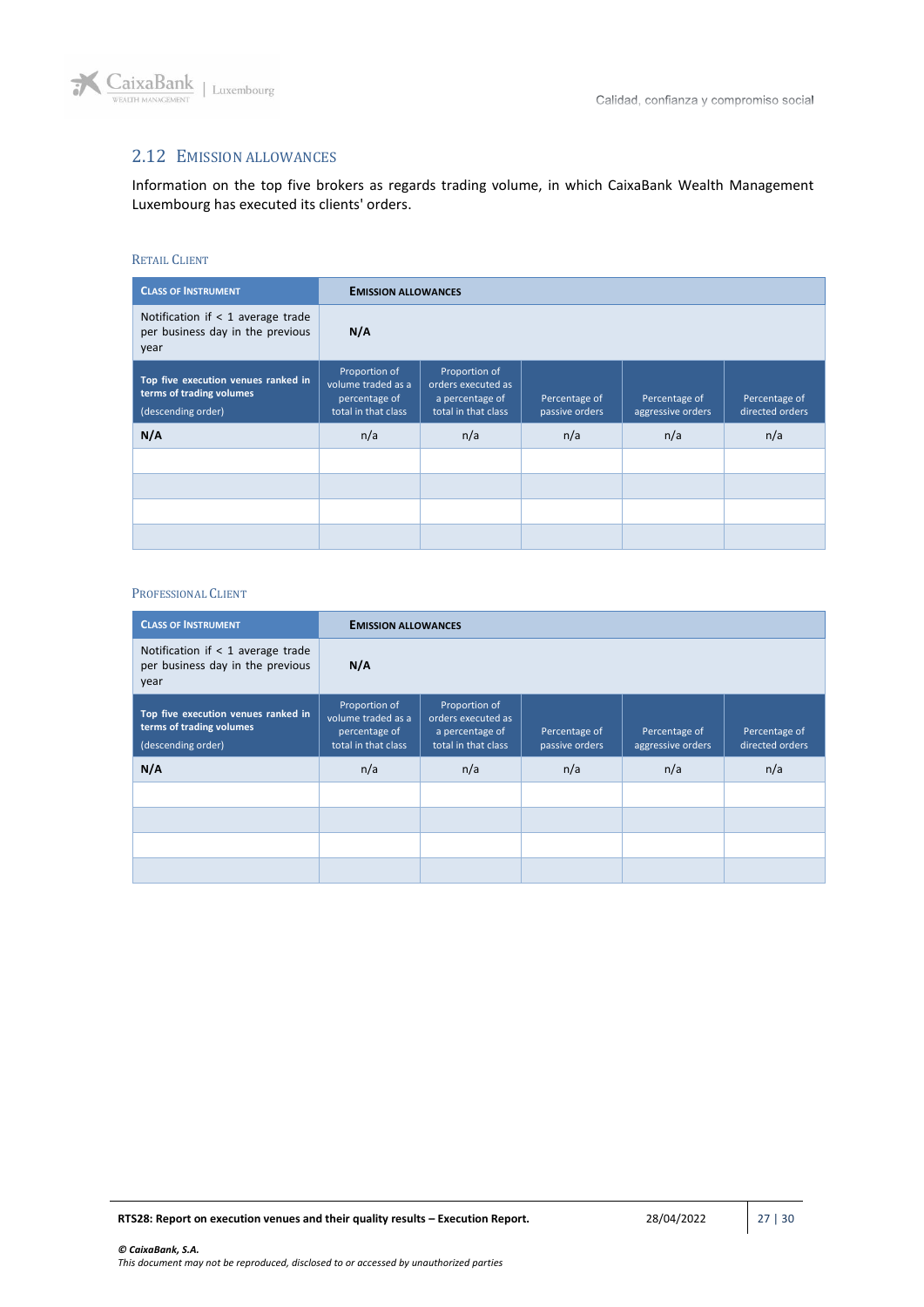

# <span id="page-27-0"></span>2.13 OTHER INSTRUMENTS

Information on the top five brokers as regards trading volume, in which CaixaBank Wealth Management Luxembourg has executed its clients' orders.

## RETAIL CLIENT

| <b>CLASS OF INSTRUMENT</b>                                                            |                                                                             | <b>OTHER INSTRUMENTS</b>                                                      |                                 |                                    |                                  |  |
|---------------------------------------------------------------------------------------|-----------------------------------------------------------------------------|-------------------------------------------------------------------------------|---------------------------------|------------------------------------|----------------------------------|--|
| Notification if $<$ 1 average trade<br>per business day in the previous<br>year       | N/A                                                                         |                                                                               |                                 |                                    |                                  |  |
| Top five execution venues ranked in<br>terms of trading volumes<br>(descending order) | Proportion of<br>volume traded as a<br>percentage of<br>total in that class | Proportion of<br>orders executed as<br>a percentage of<br>total in that class | Percentage of<br>passive orders | Percentage of<br>aggressive orders | Percentage of<br>directed orders |  |
| N/A                                                                                   | n/a                                                                         | n/a                                                                           | n/a                             | n/a                                | n/a                              |  |
|                                                                                       |                                                                             |                                                                               |                                 |                                    |                                  |  |
|                                                                                       |                                                                             |                                                                               |                                 |                                    |                                  |  |
|                                                                                       |                                                                             |                                                                               |                                 |                                    |                                  |  |
|                                                                                       |                                                                             |                                                                               |                                 |                                    |                                  |  |

| <b>CLASS OF INSTRUMENT</b>                                                            | <b>OTHER INSTRUMENTS</b>                                                    |                                                                               |                                 |                                    |                                  |
|---------------------------------------------------------------------------------------|-----------------------------------------------------------------------------|-------------------------------------------------------------------------------|---------------------------------|------------------------------------|----------------------------------|
| Notification if $<$ 1 average trade<br>per business day in the previous<br>year       | N/A                                                                         |                                                                               |                                 |                                    |                                  |
| Top five execution venues ranked in<br>terms of trading volumes<br>(descending order) | Proportion of<br>volume traded as a<br>percentage of<br>total in that class | Proportion of<br>orders executed as<br>a percentage of<br>total in that class | Percentage of<br>passive orders | Percentage of<br>aggressive orders | Percentage of<br>directed orders |
| N/A                                                                                   | n/a                                                                         | n/a                                                                           | n/a                             | n/a                                | n/a                              |
|                                                                                       |                                                                             |                                                                               |                                 |                                    |                                  |
|                                                                                       |                                                                             |                                                                               |                                 |                                    |                                  |
|                                                                                       |                                                                             |                                                                               |                                 |                                    |                                  |
|                                                                                       |                                                                             |                                                                               |                                 |                                    |                                  |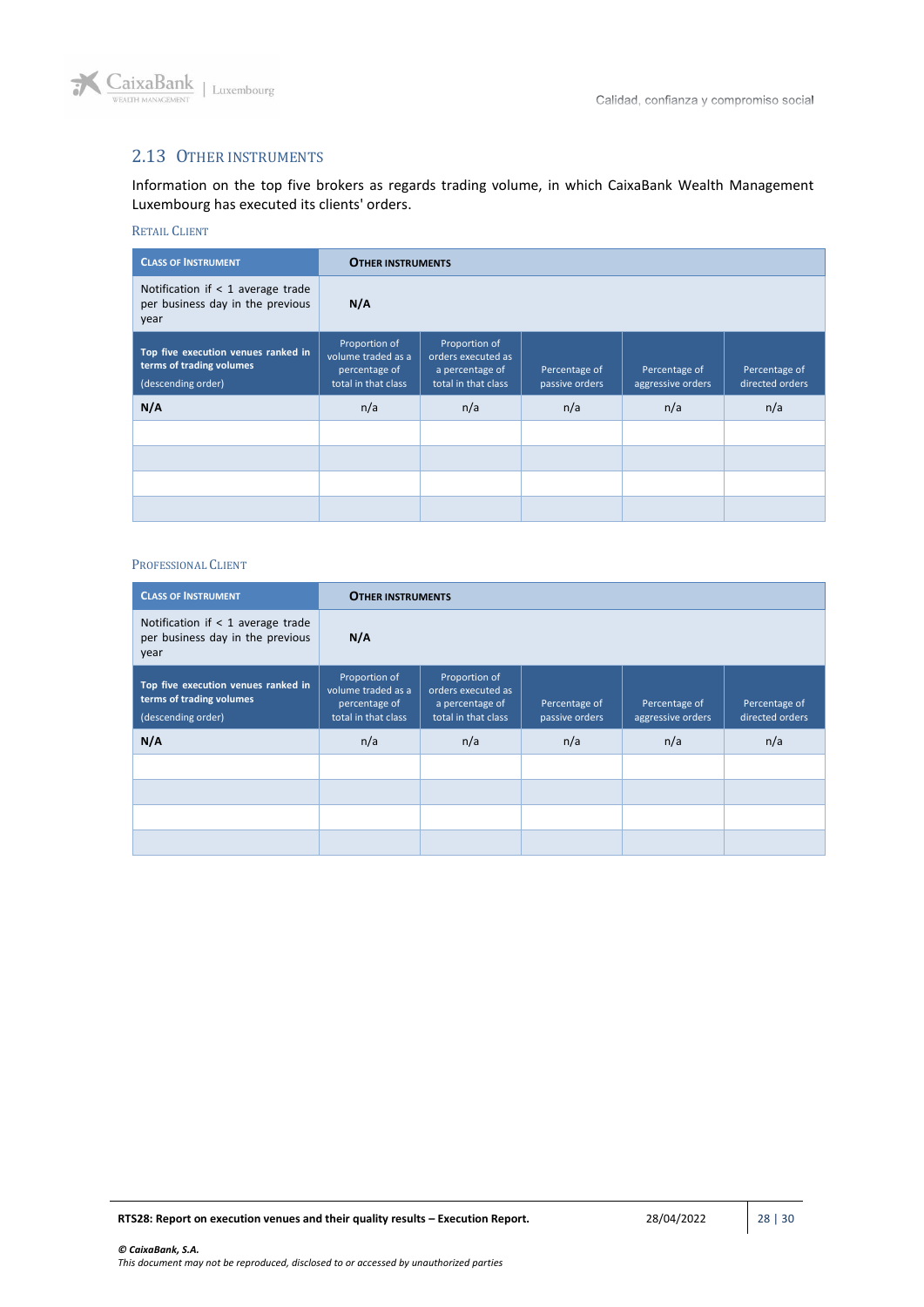<span id="page-28-0"></span>**3. SUMMARY OF THE ANALYSIS AND CONCLUSIONS OBTAINED BY CAIXABANK WEALTH MANAGEMENT LUXEMBOURG REGARDING THE QUALITY OF THE EXECUTIONS OBTAINED ON TRADING VENUES WHERE ORDERS HAVE BEEN EXECUTED OR TRANSMITTED DURING 2021.**

Not Applicable -> CAIXABANK Wealth Management Luxembourg does not execute any trade.

## <span id="page-28-1"></span>3.1 RELATIVE IMPORTANCE OF THE FACTORS

Not Applicable -> CAIXABANK Wealth Management Luxembourg does not execute any trade.

<span id="page-28-2"></span>3.2 EXPLANATION OF HOW ORDER EXECUTION DIFFERS DEPENDING ON CLIENT CATEGORY WHEN THE COMPANY HANDLES CLIENT CATEGORIES DIFFERENTLY AND HOW THIS CAN AFFECT ORDER EXECUTION.

Not Applicable -> CAIXABANK Wealth Management Luxembourg does not execute any trade.

<span id="page-28-3"></span>3.3 EXPLANATION OF WHETHER OTHER CRITERIA HAVE BEEN GIVEN PREFERENCE OVER IMMEDIATE PRICE AND COST CRITERIA WHEN EXECUTING RETAIL CLIENT ORDERS AND AN EXPLANATION OF HOW THOSE OTHER CRITERIA HAVE BEEN DECISIVE TO ACHIEVE THE BEST POSSIBLE RESULT IN TERMS OF TOTAL AMOUNTS FOR THE CLIENT.

Not Applicable -> CAIXABANK Wealth Management Luxembourg does not execute any trade.

### <span id="page-28-4"></span>3.4 POSSIBLE CLOSE TIES

Not Applicable -> CAIXABANK Wealth Management Luxembourg does not execute any trade.

### <span id="page-28-5"></span>3.5 CONFLICTS OF INTEREST

Not Applicable -> CAIXABANK Wealth Management Luxembourg does not execute any trade.

### <span id="page-28-6"></span>3.6 COMMON SHARES

Not Applicable -> CAIXABANK Wealth Management Luxembourg does not execute any trade.

<span id="page-28-7"></span>3.7 SPECIFIC AGREEMENTS IN RELATION TO PAYMENTS MADE OR RECEIVED, DISCOUNTS, REDUCTIONS OR NON-MONETARY PROFITS

Not Applicable -> CAIXABANK Wealth Management Luxembourg does not execute any trade.

### <span id="page-28-8"></span>3.8 CHANGES IN THE CHOICE OF EXECUTION VENUES

Not Applicable -> CAIXABANK Wealth Management Luxembourg does not execute any trade.

<span id="page-28-9"></span>3.9 EXPLANATION OF HOW CAIXABANK WEALTH MANAGEMENT LUXEMBOURG HAS USED ALL DATA OR INSTRUMENTS REGARDING THE QUALITY OF THE EXECUTION, INCLUDING ALL DETAILS PUBLISHED IN COMPLIANCE WITH DELEGATED REGULATION (EU) 2017/575.

Not Applicable -> CAIXABANK Wealth Management Luxembourg does not execute any trade.

<span id="page-28-10"></span>3.10 EXPLANATION OF HOW CAIXABANK WEALTH MANAGEMENT LUXEMBOURG HAS USED THE INFORMATION FROM A CONSOLIDATED INFORMATION PROVIDER, IN COMPLIANCE WITH ARTICLE 65 OF DIRECTIVE 2014/65/EU.

Not Applicable -> CAIXABANK Wealth Management Luxembourg do not execute any trade.